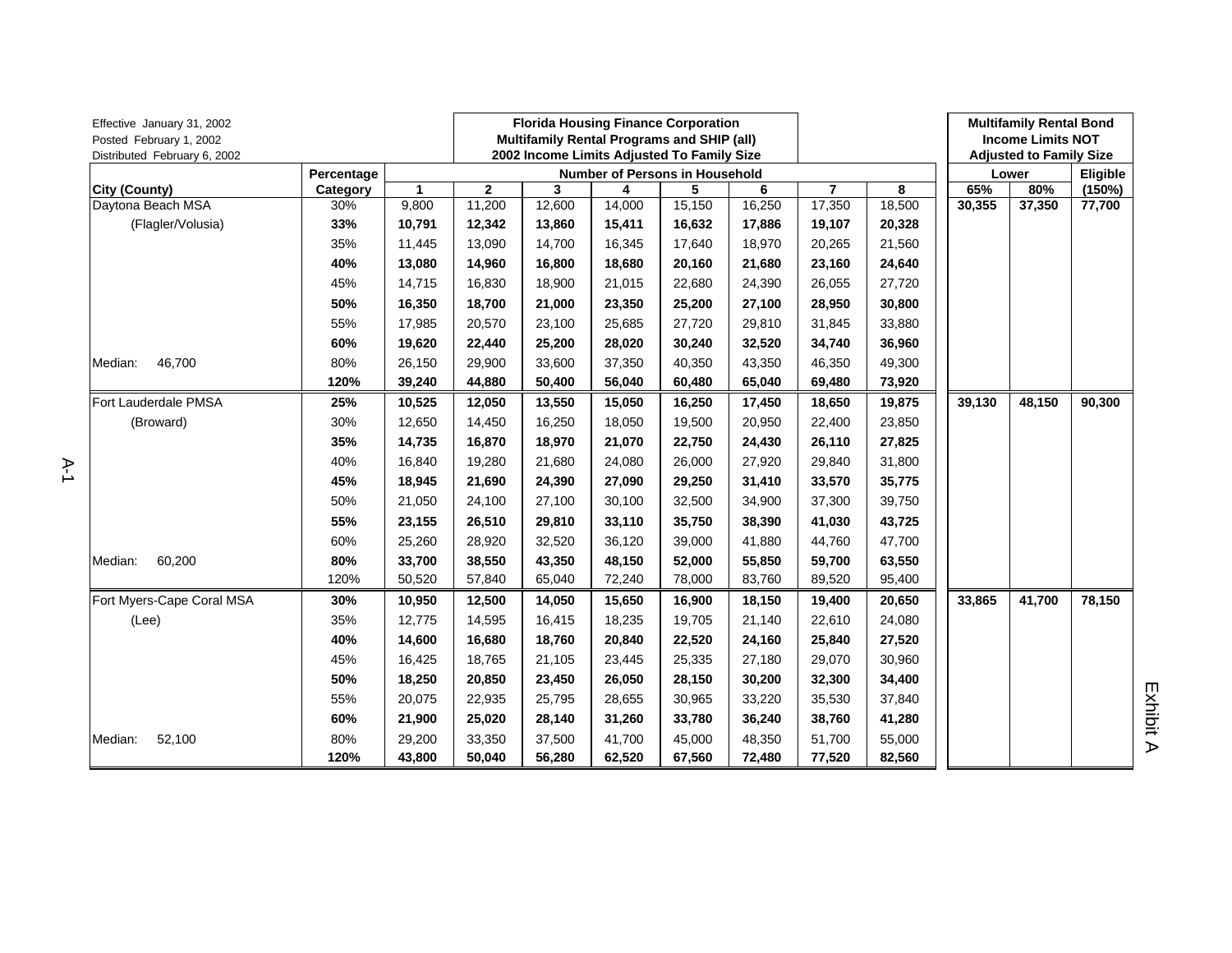| Effective January 31, 2002<br>Posted February 1, 2002<br>Distributed February 6, 2002 |            |                      | <b>Florida Housing Finance Corporation</b><br>Multifamily Rental Programs and SHIP (all)<br>2002 Income Limits Adjusted To Family Size |        |        |                                       |        |                |        | <b>Multifamily Rental Bond</b><br><b>Income Limits NOT</b><br><b>Adjusted to Family Size</b> |        |          |
|---------------------------------------------------------------------------------------|------------|----------------------|----------------------------------------------------------------------------------------------------------------------------------------|--------|--------|---------------------------------------|--------|----------------|--------|----------------------------------------------------------------------------------------------|--------|----------|
|                                                                                       | Percentage |                      |                                                                                                                                        |        |        | <b>Number of Persons in Household</b> |        |                |        |                                                                                              | Lower  | Eligible |
| <b>City (County)</b>                                                                  | Category   | $\blacktriangleleft$ | $\mathbf{2}$                                                                                                                           | 3      | 4      | 5                                     | 6      | $\overline{7}$ | 8      | 65%                                                                                          | 80%    | (150%)   |
| Fort Pierce-Port Lucie MSA                                                            | 28%        | 10,276               | 11,732                                                                                                                                 | 13,216 | 14,672 | 15,848                                | 17,024 | 18,200         | 19,376 | 34,060                                                                                       | 41,900 | 78,600   |
| (Martin/Saint Lucie)                                                                  | 30%        | 11,000               | 12,600                                                                                                                                 | 14,150 | 15,700 | 17,000                                | 18,250 | 19,500         | 20,750 |                                                                                              |        |          |
|                                                                                       | 35%        | 12,845               | 14,665                                                                                                                                 | 16,520 | 18,340 | 19,810                                | 21,280 | 22,750         | 24,220 |                                                                                              |        |          |
|                                                                                       | 40%        | 14,680               | 16,760                                                                                                                                 | 18,880 | 20,960 | 22,640                                | 24,320 | 26,000         | 27,680 |                                                                                              |        |          |
|                                                                                       | 45%        | 16,515               | 18,855                                                                                                                                 | 21,240 | 23,580 | 25,470                                | 27,360 | 29,250         | 31,140 |                                                                                              |        |          |
|                                                                                       | 50%        | 18,350               | 20,950                                                                                                                                 | 23,600 | 26,200 | 28,300                                | 30,400 | 32,500         | 34,600 |                                                                                              |        |          |
|                                                                                       | 55%        | 20,185               | 23,045                                                                                                                                 | 25,960 | 28,820 | 31,130                                | 33,440 | 35,750         | 38,060 |                                                                                              |        |          |
|                                                                                       | 60%        | 22,020               | 25,140                                                                                                                                 | 28,320 | 31,440 | 33,960                                | 36,480 | 39,000         | 41,520 |                                                                                              |        |          |
| 52,400<br>Median:                                                                     | 80%        | 29,350               | 33,550                                                                                                                                 | 37,750 | 41,900 | 45,250                                | 48,650 | 52,000         | 55,350 |                                                                                              |        |          |
|                                                                                       | 120%       | 44,040               | 50,280                                                                                                                                 | 56,640 | 62,880 | 67,920                                | 72,960 | 78,000         | 83,040 |                                                                                              |        |          |
| Fort Walton Beach MSA                                                                 | 30%        | 10,600               | 12,100                                                                                                                                 | 13,600 | 15,100 | 16,350                                | 17,550 | 18,750         | 19,950 | 32,760                                                                                       | 40,300 | 77,700   |
| (Okaloosa)                                                                            | 35%        | 12,355               | 14,105                                                                                                                                 | 15,890 | 17,640 | 19,040                                | 20,475 | 21,875         | 23,275 |                                                                                              |        |          |
|                                                                                       | 40%        | 14,120               | 16,120                                                                                                                                 | 18,160 | 20,160 | 21,760                                | 23,400 | 25,000         | 26,600 |                                                                                              |        |          |
|                                                                                       | 45%        | 15,885               | 18,135                                                                                                                                 | 20,430 | 22,680 | 24,480                                | 26,325 | 28,125         | 29,925 |                                                                                              |        |          |
|                                                                                       | 50%        | 17,650               | 20,150                                                                                                                                 | 22,700 | 25,200 | 27,200                                | 29,250 | 31,250         | 33,250 |                                                                                              |        |          |
|                                                                                       | 55%        | 19,415               | 22,165                                                                                                                                 | 24,970 | 27,720 | 29,920                                | 32,175 | 34,375         | 36,575 |                                                                                              |        |          |
|                                                                                       | 60%        | 21,180               | 24,180                                                                                                                                 | 27,240 | 30,240 | 32,640                                | 35,100 | 37,500         | 39,900 |                                                                                              |        |          |
| 50,400<br>Median:                                                                     | 80%        | 28,200               | 32,250                                                                                                                                 | 36,300 | 40,300 | 43,550                                | 46,750 | 50,000         | 53,200 |                                                                                              |        |          |
|                                                                                       | 120%       | 42,360               | 48,360                                                                                                                                 | 54,480 | 60,480 | 65,280                                | 70,200 | 75,000         | 79,800 |                                                                                              |        |          |
| Gainesville MSA                                                                       | 30%        | 10,100               | 11,550                                                                                                                                 | 13,000 | 14,450 | 15,600                                | 16,750 | 17,900         | 19,050 | 31,265                                                                                       | 38,500 | 77,700   |
| (Alachua)                                                                             | 33%        | 11,121               | 12,705                                                                                                                                 | 14,289 | 15,873 | 17,127                                | 18,414 | 19,668         | 20,955 |                                                                                              |        |          |
|                                                                                       | 35%        | 11,795               | 13,475                                                                                                                                 | 15,155 | 16,835 | 18,165                                | 19,530 | 20,860         | 22,225 |                                                                                              |        |          |
|                                                                                       | 40%        | 13,480               | 15,400                                                                                                                                 | 17,320 | 19,240 | 20,760                                | 22,320 | 23,840         | 25,400 |                                                                                              |        |          |
|                                                                                       | 45%        | 15,165               | 17,325                                                                                                                                 | 19,485 | 21,645 | 23,355                                | 25,110 | 26,820         | 28,575 |                                                                                              |        |          |
|                                                                                       | 50%        | 16,850               | 19,250                                                                                                                                 | 21,650 | 24,050 | 25,950                                | 27,900 | 29,800         | 31,750 |                                                                                              |        |          |
|                                                                                       | 55%        | 18,535               | 21,175                                                                                                                                 | 23,815 | 26,455 | 28,545                                | 30,690 | 32,780         | 34,925 |                                                                                              |        |          |
|                                                                                       | 60%        | 20,220               | 23,100                                                                                                                                 | 25,980 | 28,860 | 31,140                                | 33,480 | 35,760         | 38,100 |                                                                                              |        |          |
| Median:<br>48,100                                                                     | 80%        | 26,950               | 30,800                                                                                                                                 | 34,650 | 38,500 | 41,550                                | 44,650 | 47,700         | 50,800 |                                                                                              |        |          |
|                                                                                       | 120%       | 40,440               | 46,200                                                                                                                                 | 51,960 | 57,720 | 62,280                                | 66,960 | 71,520         | 76,200 |                                                                                              |        |          |

A-2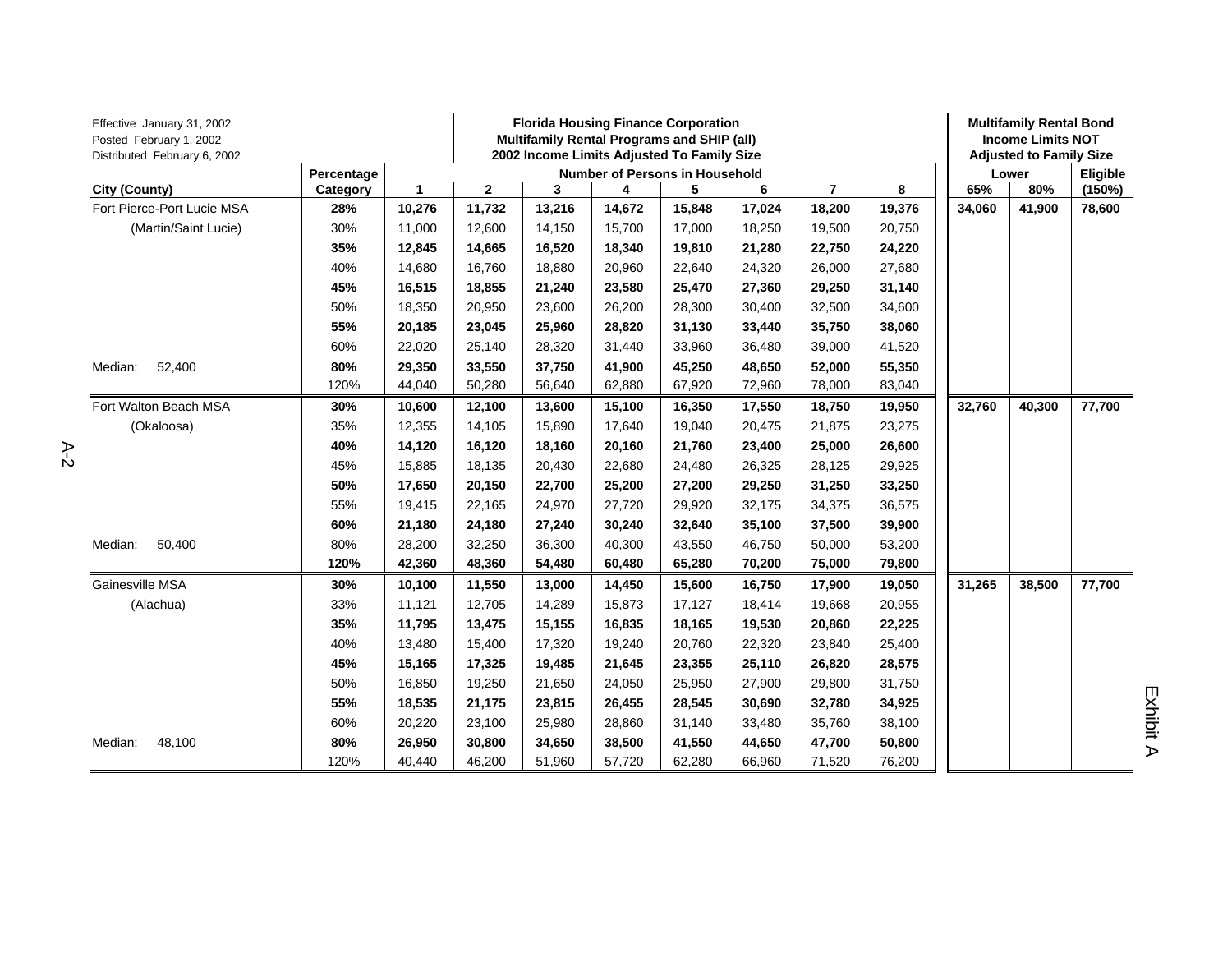| Effective January 31, 2002<br>Posted February 1, 2002<br>Distributed February 6, 2002 |            |        | <b>Florida Housing Finance Corporation</b><br><b>Multifamily Rental Programs and SHIP (all)</b><br>2002 Income Limits Adjusted To Family Size |        |        |                                |        |                |        | <b>Multifamily Rental Bond</b><br><b>Income Limits NOT</b><br><b>Adjusted to Family Size</b> |        |          |
|---------------------------------------------------------------------------------------|------------|--------|-----------------------------------------------------------------------------------------------------------------------------------------------|--------|--------|--------------------------------|--------|----------------|--------|----------------------------------------------------------------------------------------------|--------|----------|
|                                                                                       | Percentage |        |                                                                                                                                               |        |        | Number of Persons in Household |        |                |        |                                                                                              | Lower  | Eligible |
| City (County)                                                                         | Category   | 1      | $\mathbf{2}$                                                                                                                                  | 3      | 4      | 5                              | 6      | $\overline{7}$ | 8      | 65%                                                                                          | 80%    | (150%)   |
| Jacksonville MSA                                                                      | 28%        | 10,892 | 12,460                                                                                                                                        | 14,000 | 15,568 | 16,800                         | 18,060 | 19,292         | 20,552 | 36,140                                                                                       | 44,500 | 83,400   |
| (Clay/Duval/                                                                          | 30%        | 11,700 | 13,350                                                                                                                                        | 15,000 | 16,700 | 18,000                         | 19,350 | 20,700         | 22,000 |                                                                                              |        |          |
| Nassau/Saint Johns)                                                                   | 35%        | 13,615 | 15,575                                                                                                                                        | 17,500 | 19,460 | 21,000                         | 22,575 | 24,115         | 25,690 |                                                                                              |        |          |
|                                                                                       | 40%        | 15,560 | 17,800                                                                                                                                        | 20,000 | 22,240 | 24,000                         | 25,800 | 27,560         | 29,360 |                                                                                              |        |          |
|                                                                                       | 45%        | 17,505 | 20,025                                                                                                                                        | 22,500 | 25,020 | 27,000                         | 29,025 | 31,005         | 33,030 |                                                                                              |        |          |
|                                                                                       | 50%        | 19,450 | 22,250                                                                                                                                        | 25,000 | 27,800 | 30,000                         | 32,250 | 34,450         | 36,700 |                                                                                              |        |          |
|                                                                                       | 55%        | 21,395 | 24,475                                                                                                                                        | 27,500 | 30,580 | 33,000                         | 35,475 | 37,895         | 40,370 |                                                                                              |        |          |
|                                                                                       | 60%        | 23,340 | 26,700                                                                                                                                        | 30,000 | 33,360 | 36,000                         | 38,700 | 41,340         | 44,040 |                                                                                              |        |          |
| 55,600<br>Median:                                                                     | 80%        | 31,150 | 35,600                                                                                                                                        | 40,050 | 44,500 | 48,050                         | 51,600 | 55,150         | 58,700 |                                                                                              |        |          |
|                                                                                       | 120%       | 46,680 | 53,400                                                                                                                                        | 60,000 | 66,720 | 72,000                         | 77,400 | 82,680         | 88,080 |                                                                                              |        |          |
| Lakeland-Winter Haven MSA                                                             | 30%        | 9,850  | 11,300                                                                                                                                        | 12,700 | 14,100 | 15,250                         | 16,350 | 17,500         | 18,600 | 30,550                                                                                       | 37,600 | 77,700   |
| (Polk)                                                                                | 33%        | 10,857 | 12,408                                                                                                                                        | 13,959 | 15,510 | 16,764                         | 17,985 | 19,239         | 20,460 |                                                                                              |        |          |
|                                                                                       | 35%        | 11,515 | 13,160                                                                                                                                        | 14,805 | 16,450 | 17,780                         | 19,075 | 20,405         | 21,700 |                                                                                              |        |          |
|                                                                                       | 40%        | 13,160 | 15,040                                                                                                                                        | 16,920 | 18,800 | 20,320                         | 21,800 | 23,320         | 24,800 |                                                                                              |        |          |
|                                                                                       | 45%        | 14,805 | 16,920                                                                                                                                        | 19,035 | 21,150 | 22,860                         | 24,525 | 26,235         | 27,900 |                                                                                              |        |          |
|                                                                                       | 50%        | 16,450 | 18,800                                                                                                                                        | 21,150 | 23,500 | 25,400                         | 27,250 | 29,150         | 31,000 |                                                                                              |        |          |
|                                                                                       | 55%        | 18,095 | 20,680                                                                                                                                        | 23,265 | 25,850 | 27,940                         | 29,975 | 32,065         | 34,100 |                                                                                              |        |          |
|                                                                                       | 60%        | 19,740 | 22,560                                                                                                                                        | 25,380 | 28,200 | 30,480                         | 32,700 | 34,980         | 37,200 |                                                                                              |        |          |
| 47,000<br>Median:                                                                     | 80%        | 26,300 | 30,100                                                                                                                                        | 33,850 | 37,600 | 40,600                         | 43,600 | 46,600         | 49,650 |                                                                                              |        |          |
|                                                                                       | 120%       | 39,480 | 45,120                                                                                                                                        | 50,760 | 56,400 | 60,960                         | 65,400 | 69,960         | 74,400 |                                                                                              |        |          |
| Melbourne-Titusville-                                                                 | 28%        | 10,360 | 11,844                                                                                                                                        | 13,328 | 14,812 | 15,988                         | 17,192 | 18,368         | 19,544 | 34,385                                                                                       | 42,300 | 79,350   |
| Palm Bay MSA                                                                          | 30%        | 11,100 | 12,700                                                                                                                                        | 14,300 | 15,850 | 17,150                         | 18,400 | 19,700         | 20,950 |                                                                                              |        |          |
| (Brevard)                                                                             | 35%        | 12,950 | 14,805                                                                                                                                        | 16,660 | 18,515 | 19,985                         | 21,490 | 22,960         | 24,430 |                                                                                              |        |          |
|                                                                                       | 40%        | 14,800 | 16,920                                                                                                                                        | 19,040 | 21,160 | 22,840                         | 24,560 | 26,240         | 27,920 |                                                                                              |        |          |
|                                                                                       | 45%        | 16,650 | 19,035                                                                                                                                        | 21,420 | 23,805 | 25,695                         | 27,630 | 29,520         | 31,410 |                                                                                              |        |          |
|                                                                                       | 50%        | 18,500 | 21,150                                                                                                                                        | 23,800 | 26,450 | 28,550                         | 30,700 | 32,800         | 34,900 |                                                                                              |        |          |
|                                                                                       | 55%        | 20,350 | 23,265                                                                                                                                        | 26,180 | 29,095 | 31,405                         | 33,770 | 36,080         | 38,390 |                                                                                              |        |          |
|                                                                                       | 60%        | 22,200 | 25,380                                                                                                                                        | 28,560 | 31,740 | 34,260                         | 36,840 | 39,360         | 41,880 |                                                                                              |        |          |
| 52,900<br>Median:                                                                     | 80%        | 29,600 | 33,850                                                                                                                                        | 38,100 | 42,300 | 45,700                         | 49,100 | 52,500         | 55,850 |                                                                                              |        |          |
|                                                                                       | 120%       | 44,400 | 50,760                                                                                                                                        | 57,120 | 63,480 | 68,520                         | 73,680 | 78,720         | 83,760 |                                                                                              |        |          |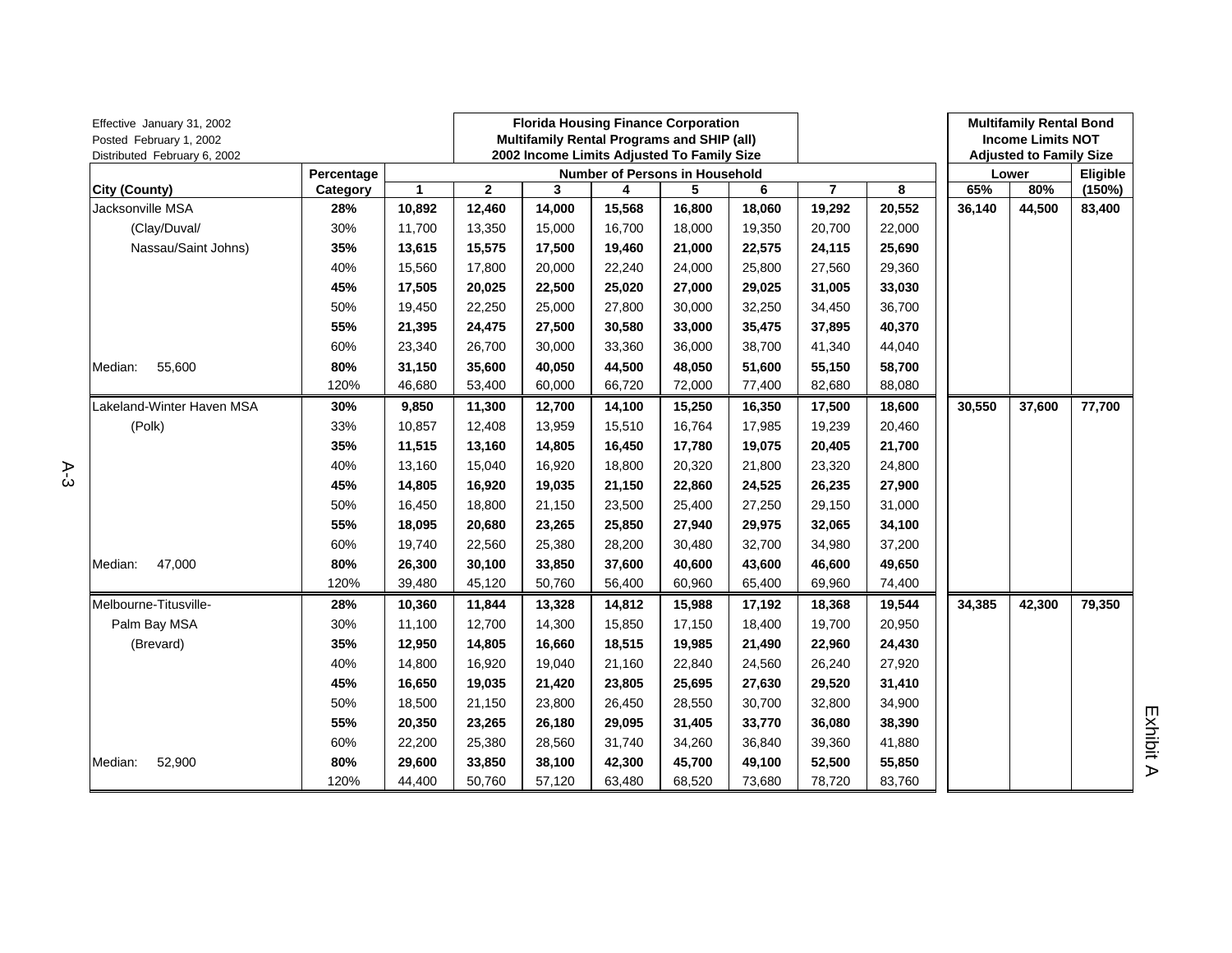| Effective January 31, 2002<br>Posted February 1, 2002<br>Distributed February 6, 2002 |            |              | <b>Florida Housing Finance Corporation</b><br>Multifamily Rental Programs and SHIP (all)<br>2002 Income Limits Adjusted To Family Size |        |        |                                       |        |                |         | <b>Multifamily Rental Bond</b><br><b>Income Limits NOT</b><br><b>Adjusted to Family Size</b> |        |          |
|---------------------------------------------------------------------------------------|------------|--------------|----------------------------------------------------------------------------------------------------------------------------------------|--------|--------|---------------------------------------|--------|----------------|---------|----------------------------------------------------------------------------------------------|--------|----------|
|                                                                                       | Percentage |              |                                                                                                                                        |        |        | <b>Number of Persons in Household</b> |        |                |         |                                                                                              | Lower  | Eligible |
| <b>City (County)</b>                                                                  | Category   | $\mathbf{1}$ | $\mathbf 2$                                                                                                                            | 3      | 4      | 5                                     | 6      | $\overline{7}$ | 8       | 65%                                                                                          | 80%    | (150%)   |
| Miami PMSA                                                                            | 30%        | 10,100       | 11,550                                                                                                                                 | 13,000 | 14,450 | 15,600                                | 16,750 | 17,950         | 19,100  | 31,330                                                                                       | 38,550 | 77,700   |
| (Dade)                                                                                | 33%        | 11,121       | 12,738                                                                                                                                 | 14,322 | 15,906 | 17,193                                | 18,447 | 19,734         | 20,988  |                                                                                              |        |          |
|                                                                                       | 35%        | 11,795       | 13,510                                                                                                                                 | 15,190 | 16,870 | 18,235                                | 19,565 | 20,930         | 22,260  |                                                                                              |        |          |
|                                                                                       | 40%        | 13,480       | 15,440                                                                                                                                 | 17,360 | 19,280 | 20,840                                | 22,360 | 23,920         | 25,440  |                                                                                              |        |          |
|                                                                                       | 45%        | 15,165       | 17,370                                                                                                                                 | 19,530 | 21,690 | 23,445                                | 25,155 | 26,910         | 28,620  |                                                                                              |        |          |
|                                                                                       | 50%        | 16,850       | 19,300                                                                                                                                 | 21,700 | 24,100 | 26,050                                | 27,950 | 29,900         | 31,800  |                                                                                              |        |          |
|                                                                                       | 55%        | 18,535       | 21,230                                                                                                                                 | 23,870 | 26,510 | 28,655                                | 30,745 | 32,890         | 34,980  |                                                                                              |        |          |
|                                                                                       | 60%        | 20,220       | 23,160                                                                                                                                 | 26,040 | 28,920 | 31,260                                | 33,540 | 35,880         | 38,160  |                                                                                              |        |          |
| 48,200<br>Median:                                                                     | 80%        | 27,000       | 30,850                                                                                                                                 | 34,700 | 38,550 | 41,650                                | 44,750 | 47,800         | 50,900  |                                                                                              |        |          |
|                                                                                       | 120%       | 40,440       | 46,320                                                                                                                                 | 52,080 | 57,840 | 62,520                                | 67,080 | 71,760         | 76,320  |                                                                                              |        |          |
| Naples MSA                                                                            | 25%        | 12,225       | 13,950                                                                                                                                 | 15,700 | 17,450 | 18,850                                | 20,250 | 21,650         | 23,025  | 40,833                                                                                       | 41,880 | 77,700   |
| (Collier)                                                                             | 30%        | 14,650       | 16,750                                                                                                                                 | 18,850 | 20,950 | 22,600                                | 24,300 | 25,950         | 27,650  |                                                                                              |        |          |
|                                                                                       | 35%        | 17,115       | 19,530                                                                                                                                 | 21,980 | 24,430 | 26,390                                | 28,350 | 30,310         | 32,235  |                                                                                              |        |          |
|                                                                                       | 40%        | 19,560       | 22,320                                                                                                                                 | 25,120 | 27,920 | 30,160                                | 32,400 | 34,640         | 36,840  |                                                                                              |        |          |
|                                                                                       | 45%        | 22,005       | 25,110                                                                                                                                 | 28,260 | 31,410 | 33,930                                | 36,450 | 38,970         | 41,445  |                                                                                              |        |          |
|                                                                                       | 50%        | 24,450       | 27,900                                                                                                                                 | 31,400 | 34,900 | 37,700                                | 40,500 | 43,300         | 46,050  |                                                                                              |        |          |
|                                                                                       | 55%        | 26,895       | 30,690                                                                                                                                 | 34,540 | 38,390 | 41,470                                | 44,550 | 47,630         | 50,655  |                                                                                              |        |          |
|                                                                                       | 60%        | 29,340       | 33,480                                                                                                                                 | 37,680 | 41,880 | 45,240                                | 48,600 | 51,960         | 55,260  |                                                                                              |        |          |
| Median:<br>69,800                                                                     | 80%        | 38,100       | 43,500                                                                                                                                 | 48,950 | 54,400 | 58,750                                | 63,100 | 67,450         | 71,800  |                                                                                              |        |          |
|                                                                                       | 120%       | 58,680       | 66,960                                                                                                                                 | 75,360 | 83,760 | 90,480                                | 97,200 | 103,920        | 110,520 |                                                                                              |        |          |
| Ocala MSA                                                                             | 30%        | 8,750        | 10,000                                                                                                                                 | 11,250 | 12,500 | 13,500                                | 14,500 | 15,500         | 16,450  | 27,040                                                                                       | 33,300 | 77,700   |
| (Marion)                                                                              | 35%        | 10,185       | 11,655                                                                                                                                 | 13,090 | 14,560 | 15,715                                | 16,905 | 18,060         | 19,215  |                                                                                              |        |          |
|                                                                                       | 40%        | 11,640       | 13,320                                                                                                                                 | 14,960 | 16,640 | 17,960                                | 19,320 | 20,640         | 21,960  |                                                                                              |        |          |
|                                                                                       | 45%        | 13,095       | 14,985                                                                                                                                 | 16,830 | 18,720 | 20,205                                | 21,735 | 23,220         | 24,705  |                                                                                              |        |          |
|                                                                                       | 50%        | 14,550       | 16,650                                                                                                                                 | 18,700 | 20,800 | 22,450                                | 24,150 | 25,800         | 27,450  |                                                                                              |        |          |
|                                                                                       | 55%        | 16,005       | 18,315                                                                                                                                 | 20,570 | 22,880 | 24,695                                | 26,565 | 28,380         | 30,195  |                                                                                              |        |          |
|                                                                                       | 60%        | 17,460       | 19,980                                                                                                                                 | 22,440 | 24,960 | 26,940                                | 28,980 | 30,960         | 32,940  |                                                                                              |        |          |
| 41,600<br>Median:                                                                     | 80%        | 23,300       | 26,600                                                                                                                                 | 29,950 | 33,300 | 35,950                                | 38,600 | 41,250         | 43,950  |                                                                                              |        |          |
|                                                                                       | 120%       | 34,920       | 39,960                                                                                                                                 | 44,880 | 49,920 | 53,880                                | 57,960 | 61,920         | 65,880  |                                                                                              |        |          |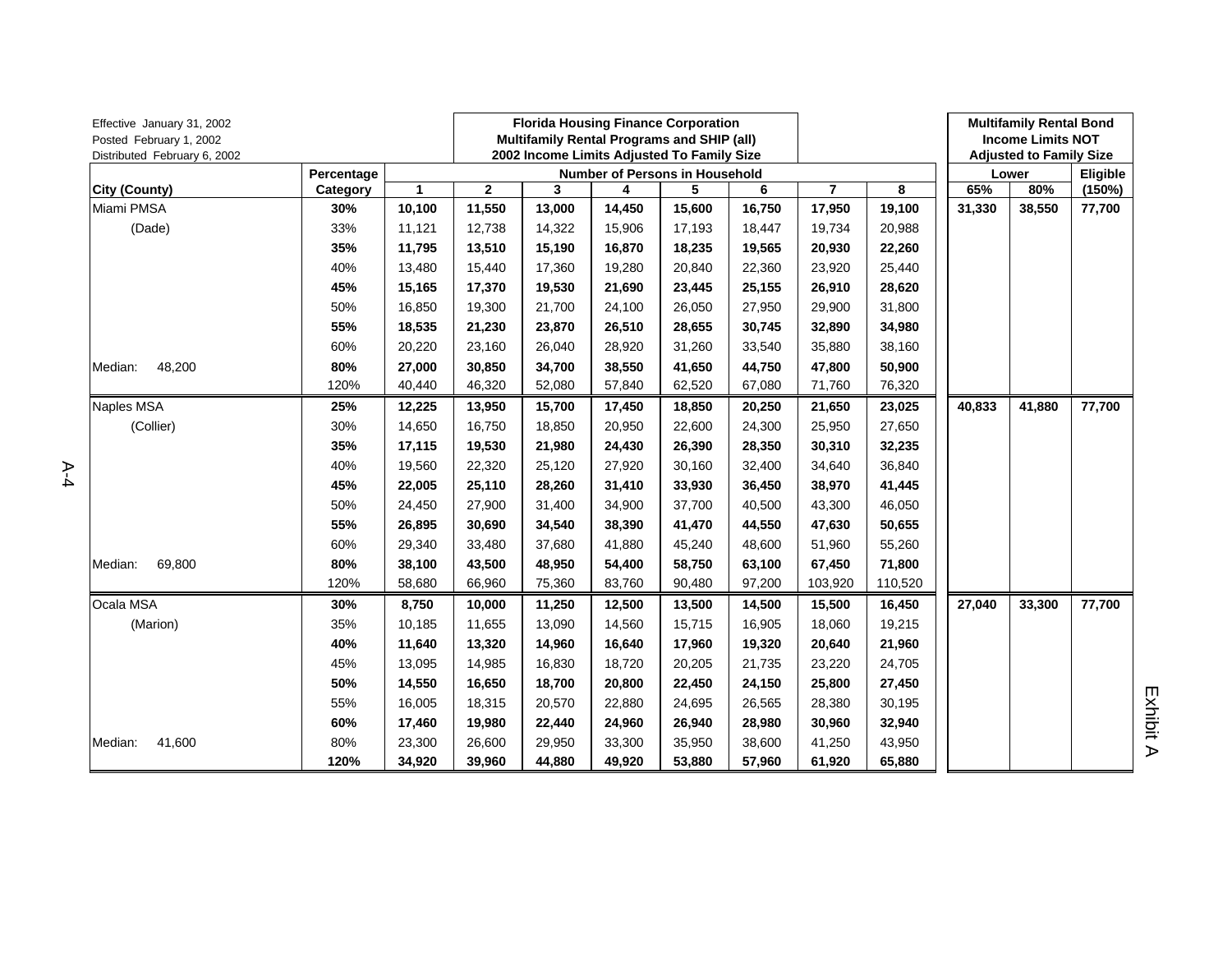| Effective January 31, 2002<br>Posted February 1, 2002<br>Distributed February 6, 2002 |            |        | <b>Florida Housing Finance Corporation</b><br><b>Multifamily Rental Programs and SHIP (all)</b><br>2002 Income Limits Adjusted To Family Size |        |                                |        |        |                |        | <b>Multifamily Rental Bond</b><br><b>Income Limits NOT</b><br><b>Adjusted to Family Size</b> |        |          |
|---------------------------------------------------------------------------------------|------------|--------|-----------------------------------------------------------------------------------------------------------------------------------------------|--------|--------------------------------|--------|--------|----------------|--------|----------------------------------------------------------------------------------------------|--------|----------|
|                                                                                       | Percentage |        |                                                                                                                                               |        | Number of Persons in Household |        |        |                |        |                                                                                              | Lower  | Eligible |
| City (County)                                                                         | Category   | 1      | $\mathbf{2}$                                                                                                                                  | 3      | 4                              | 5      | 6      | $\overline{7}$ | 8      | 65%                                                                                          | 80%    | (150%)   |
| Orlando MSA                                                                           | 28%        | 10,724 | 12,264                                                                                                                                        | 13,776 | 15,316                         | 16,548 | 17,780 | 18,984         | 20,216 | 35,555                                                                                       | 43,750 | 82,050   |
| (Lake/Orange/                                                                         | 30%        | 11,500 | 13,150                                                                                                                                        | 14,750 | 16,400                         | 17,700 | 19,050 | 20,350         | 21,650 |                                                                                              |        |          |
| Osceola/Seminole)                                                                     | 35%        | 13,405 | 15,330                                                                                                                                        | 17,220 | 19,145                         | 20,685 | 22,225 | 23,730         | 25,270 |                                                                                              |        |          |
|                                                                                       | 40%        | 15,320 | 17,520                                                                                                                                        | 19,680 | 21,880                         | 23,640 | 25,400 | 27,120         | 28,880 |                                                                                              |        |          |
|                                                                                       | 45%        | 17,235 | 19,710                                                                                                                                        | 22,140 | 24,615                         | 26,595 | 28,575 | 30,510         | 32,490 |                                                                                              |        |          |
|                                                                                       | 50%        | 19,150 | 21,900                                                                                                                                        | 24,600 | 27,350                         | 29,550 | 31,750 | 33,900         | 36,100 |                                                                                              |        |          |
|                                                                                       | 55%        | 21,065 | 24,090                                                                                                                                        | 27,060 | 30,085                         | 32,505 | 34,925 | 37,290         | 39,710 |                                                                                              |        |          |
|                                                                                       | 60%        | 22,980 | 26,280                                                                                                                                        | 29,520 | 32,820                         | 35,460 | 38,100 | 40,680         | 43,320 |                                                                                              |        |          |
| 54,700<br>Median:                                                                     | 80%        | 30,650 | 35,000                                                                                                                                        | 39,400 | 43,750                         | 47,250 | 50,750 | 54,250         | 57,750 |                                                                                              |        |          |
|                                                                                       | 120%       | 45,960 | 52,560                                                                                                                                        | 59,040 | 65,640                         | 70,920 | 76,200 | 81,360         | 86,640 |                                                                                              |        |          |
| Panama City MSA                                                                       | 30%        | 9,700  | 11,100                                                                                                                                        | 12,500 | 13,900                         | 15,000 | 16,100 | 17,200         | 18,350 | 30,095                                                                                       | 37,050 | 77,700   |
| (Bay)                                                                                 | 33%        | 10,692 | 12,210                                                                                                                                        | 13,761 | 15,279                         | 16,500 | 17,721 | 18,942         | 20,163 |                                                                                              |        |          |
|                                                                                       | 35%        | 11,340 | 12,950                                                                                                                                        | 14,595 | 16,205                         | 17,500 | 18,795 | 20,090         | 21,385 |                                                                                              |        |          |
|                                                                                       | 40%        | 12,960 | 14,800                                                                                                                                        | 16,680 | 18,520                         | 20,000 | 21,480 | 22,960         | 24,440 |                                                                                              |        |          |
|                                                                                       | 45%        | 14,580 | 16,650                                                                                                                                        | 18,765 | 20,835                         | 22,500 | 24,165 | 25,830         | 27,495 |                                                                                              |        |          |
|                                                                                       | 50%        | 16,200 | 18,500                                                                                                                                        | 20,850 | 23,150                         | 25,000 | 26,850 | 28,700         | 30,550 |                                                                                              |        |          |
|                                                                                       | 55%        | 17,820 | 20,350                                                                                                                                        | 22,935 | 25,465                         | 27,500 | 29,535 | 31,570         | 33,605 |                                                                                              |        |          |
|                                                                                       | 60%        | 19,440 | 22,200                                                                                                                                        | 25,020 | 27,780                         | 30,000 | 32,220 | 34,440         | 36,660 |                                                                                              |        |          |
| 46,300<br>Median:                                                                     | 80%        | 25,950 | 29,650                                                                                                                                        | 33,350 | 37,050                         | 40,000 | 42,950 | 45,950         | 48,900 |                                                                                              |        |          |
|                                                                                       | 120%       | 38,880 | 44,400                                                                                                                                        | 50,040 | 55,560                         | 60,000 | 64,440 | 68,880         | 73,320 |                                                                                              |        |          |
| Pensacola MSA                                                                         | 30%        | 9,500  | 10,850                                                                                                                                        | 12,250 | 13,600                         | 14,700 | 15,750 | 16,850         | 17,950 | 29,445                                                                                       | 36,250 | 77,700   |
| (Escambia/Santa Rosa)                                                                 | 33%        | 10,461 | 11,946                                                                                                                                        | 13,464 | 14,949                         | 16,137 | 17,325 | 18,546         | 19,734 |                                                                                              |        |          |
|                                                                                       | 35%        | 11,095 | 12,670                                                                                                                                        | 14,280 | 15,855                         | 17,115 | 18,375 | 19,670         | 20,930 |                                                                                              |        |          |
|                                                                                       | 40%        | 12,680 | 14,480                                                                                                                                        | 16,320 | 18,120                         | 19,560 | 21,000 | 22,480         | 23,920 |                                                                                              |        |          |
|                                                                                       | 45%        | 14,265 | 16,290                                                                                                                                        | 18,360 | 20,385                         | 22,005 | 23,625 | 25,290         | 26,910 |                                                                                              |        |          |
|                                                                                       | 50%        | 15,850 | 18,100                                                                                                                                        | 20,400 | 22,650                         | 24,450 | 26,250 | 28,100         | 29,900 |                                                                                              |        |          |
|                                                                                       | 55%        | 17,435 | 19,910                                                                                                                                        | 22,440 | 24,915                         | 26,895 | 28,875 | 30,910         | 32,890 |                                                                                              |        |          |
|                                                                                       | 60%        | 19,020 | 21,720                                                                                                                                        | 24,480 | 27,180                         | 29,340 | 31,500 | 33,720         | 35,880 |                                                                                              |        |          |
| 45,300<br>Median:                                                                     | 80%        | 25,350 | 29,000                                                                                                                                        | 32,600 | 36,250                         | 39,150 | 42,050 | 44,950         | 47,850 |                                                                                              |        |          |
|                                                                                       | 120%       | 38,040 | 43,440                                                                                                                                        | 48,960 | 54,360                         | 58,680 | 63,000 | 67,440         | 71,760 |                                                                                              |        |          |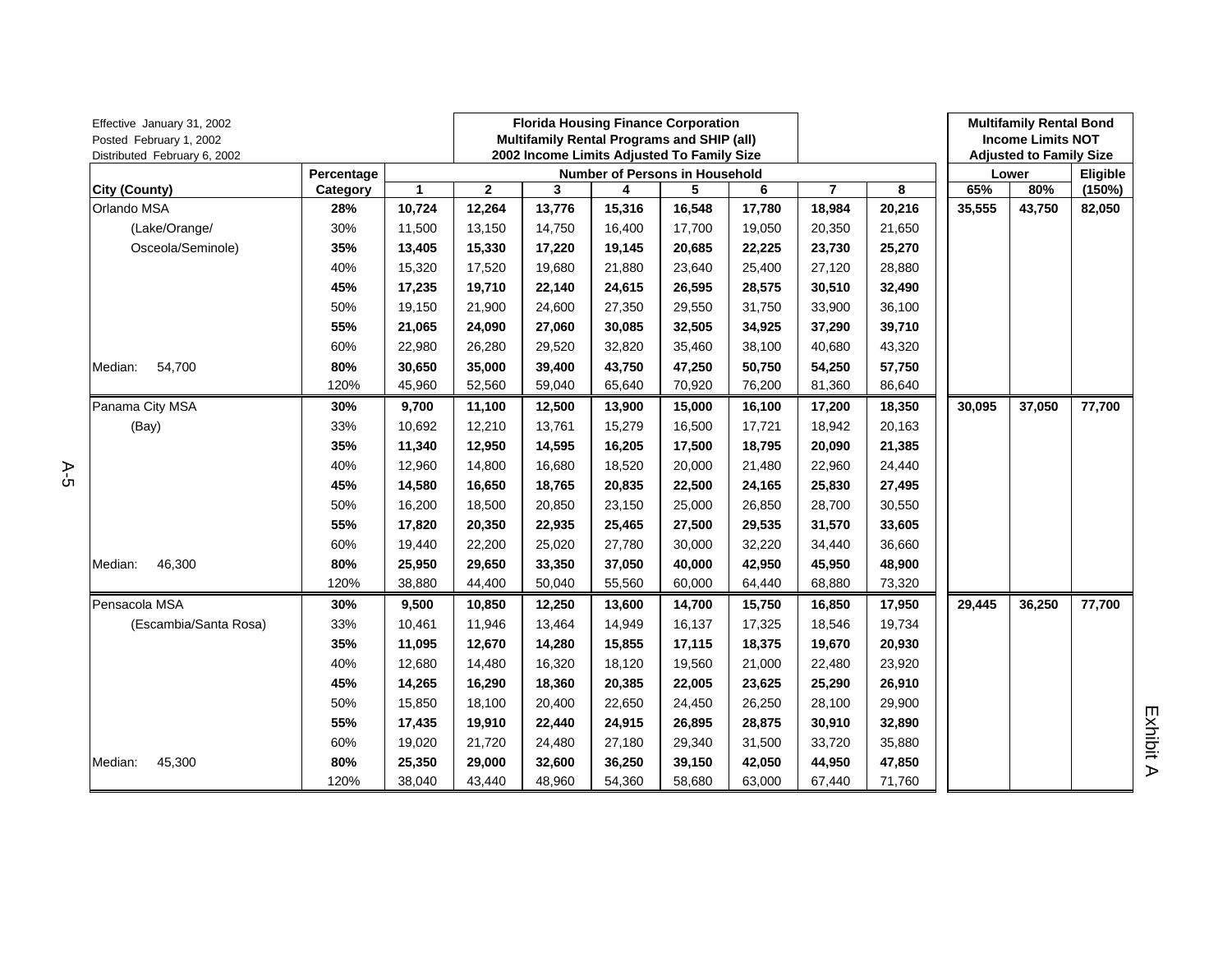| Effective January 31, 2002<br>Posted February 1, 2002<br>Distributed February 6, 2002<br>Percentage |          |              |              | <b>Florida Housing Finance Corporation</b><br>Multifamily Rental Programs and SHIP (all)<br>2002 Income Limits Adjusted To Family Size |        |                                       |        |        |        |        | <b>Multifamily Rental Bond</b><br><b>Income Limits NOT</b><br><b>Adjusted to Family Size</b> |          |
|-----------------------------------------------------------------------------------------------------|----------|--------------|--------------|----------------------------------------------------------------------------------------------------------------------------------------|--------|---------------------------------------|--------|--------|--------|--------|----------------------------------------------------------------------------------------------|----------|
|                                                                                                     |          |              |              |                                                                                                                                        |        | <b>Number of Persons in Household</b> |        |        |        |        | Lower                                                                                        | Eligible |
| <b>City (County)</b>                                                                                | Category | $\mathbf{1}$ | $\mathbf{2}$ | 3                                                                                                                                      | 4      | 5                                     | 6      | 7      | 8      | 65%    | 80%                                                                                          | (150%)   |
| Punta Gorda MSA                                                                                     | 30%      | 9,450        | 10,800       | 12,100                                                                                                                                 | 13,450 | 14,550                                | 15,650 | 16,700 | 17,800 | 29,185 | 35,900                                                                                       | 77,700   |
| (Charlotte)                                                                                         | 33%      | 10,362       | 11,847       | 13,332                                                                                                                                 | 14,817 | 16,005                                | 17,193 | 18,381 | 19,569 |        |                                                                                              |          |
|                                                                                                     | 35%      | 10,990       | 12,565       | 14,140                                                                                                                                 | 15,715 | 16,975                                | 18,235 | 19,495 | 20,755 |        |                                                                                              |          |
|                                                                                                     | 40%      | 12,560       | 14,360       | 16,160                                                                                                                                 | 17,960 | 19,400                                | 20,840 | 22,280 | 23,720 |        |                                                                                              |          |
|                                                                                                     | 45%      | 14,130       | 16,155       | 18,180                                                                                                                                 | 20,205 | 21,825                                | 23,445 | 25,065 | 26,685 |        |                                                                                              |          |
|                                                                                                     | 50%      | 15,700       | 17,950       | 20,200                                                                                                                                 | 22,450 | 24,250                                | 26,050 | 27,850 | 29,650 |        |                                                                                              |          |
|                                                                                                     | 55%      | 17,270       | 19,745       | 22,220                                                                                                                                 | 24,695 | 26,675                                | 28,655 | 30,635 | 32,615 |        |                                                                                              |          |
|                                                                                                     | 60%      | 18,840       | 21,540       | 24,240                                                                                                                                 | 26,940 | 29,100                                | 31,260 | 33,420 | 35,580 |        |                                                                                              |          |
| 44,900<br>Median:                                                                                   | 80%      | 25,150       | 28,750       | 32,350                                                                                                                                 | 35,900 | 38,800                                | 41,650 | 44,550 | 47,400 |        |                                                                                              |          |
|                                                                                                     | 120%     | 37,680       | 43,080       | 48,480                                                                                                                                 | 53,880 | 58,200                                | 62,520 | 66,840 | 71,160 |        |                                                                                              |          |
| Sarasota-Bradenton MSA                                                                              | 30%      | 11,200       | 12,800       | 14,400                                                                                                                                 | 16,000 | 17,300                                | 18,600 | 19,850 | 21,150 | 34,710 | 42,700                                                                                       | 80,100   |
| (Manatee/Sarasota)                                                                                  | 35%      | 13,090       | 14,945       | 16,835                                                                                                                                 | 18,690 | 20,195                                | 21,665 | 23,170 | 24,675 |        |                                                                                              |          |
|                                                                                                     | 40%      | 14,960       | 17,080       | 19,240                                                                                                                                 | 21,360 | 23,080                                | 24,760 | 26,480 | 28,200 |        |                                                                                              |          |
|                                                                                                     | 45%      | 16,830       | 19,215       | 21,645                                                                                                                                 | 24,030 | 25,965                                | 27,855 | 29,790 | 31,725 |        |                                                                                              |          |
|                                                                                                     | 50%      | 18,700       | 21,350       | 24,050                                                                                                                                 | 26,700 | 28,850                                | 30,950 | 33,100 | 35,250 |        |                                                                                              |          |
|                                                                                                     | 55%      | 20,570       | 23,485       | 26,455                                                                                                                                 | 29,370 | 31,735                                | 34,045 | 36,410 | 38,775 |        |                                                                                              |          |
|                                                                                                     | 60%      | 22,440       | 25,620       | 28,860                                                                                                                                 | 32,040 | 34,620                                | 37,140 | 39,720 | 42,300 |        |                                                                                              |          |
| 53,400<br>Median:                                                                                   | 80%      | 29,900       | 34,200       | 38,450                                                                                                                                 | 42,700 | 46,150                                | 49,550 | 52,950 | 56,400 |        |                                                                                              |          |
|                                                                                                     | 120%     | 44,880       | 51,240       | 57,720                                                                                                                                 | 64,080 | 69,240                                | 74,280 | 79,440 | 84,600 |        |                                                                                              |          |
| Tallahassee MSA                                                                                     | 28%      | 11,200       | 12,824       | 14,420                                                                                                                                 | 16,016 | 17,304                                | 18,592 | 19,852 | 21,140 | 37,180 | 45,750                                                                                       | 85,800   |
| (Gadsden/Leon)                                                                                      | 30%      | 12,000       | 13,750       | 15,450                                                                                                                                 | 17,150 | 18,550                                | 19,900 | 21,300 | 22,650 |        |                                                                                              |          |
|                                                                                                     | 35%      | 14,000       | 16,030       | 18,025                                                                                                                                 | 20,020 | 21,630                                | 23,240 | 24,815 | 26,425 |        |                                                                                              |          |
|                                                                                                     | 40%      | 16,000       | 18,320       | 20,600                                                                                                                                 | 22,880 | 24,720                                | 26,560 | 28,360 | 30,200 |        |                                                                                              |          |
|                                                                                                     | 45%      | 18,000       | 20,610       | 23,175                                                                                                                                 | 25,740 | 27,810                                | 29,880 | 31,905 | 33,975 |        |                                                                                              |          |
|                                                                                                     | 50%      | 20,000       | 22,900       | 25,750                                                                                                                                 | 28,600 | 30,900                                | 33,200 | 35,450 | 37,750 |        |                                                                                              |          |
|                                                                                                     | 55%      | 22,000       | 25,190       | 28,325                                                                                                                                 | 31,460 | 33,990                                | 36,520 | 38,995 | 41,525 |        |                                                                                              |          |
|                                                                                                     | 60%      | 24,000       | 27,480       | 30,900                                                                                                                                 | 34,320 | 37,080                                | 39,840 | 42,540 | 45,300 |        |                                                                                              |          |
| Median:<br>57,200                                                                                   | 80%      | 32,050       | 36,600       | 41,200                                                                                                                                 | 45,750 | 49,400                                | 53,100 | 56,750 | 60,400 |        |                                                                                              |          |
|                                                                                                     | 120%     | 48,000       | 54,960       | 61,800                                                                                                                                 | 68,640 | 74,160                                | 79,680 | 85,080 | 90,600 |        |                                                                                              |          |

A-6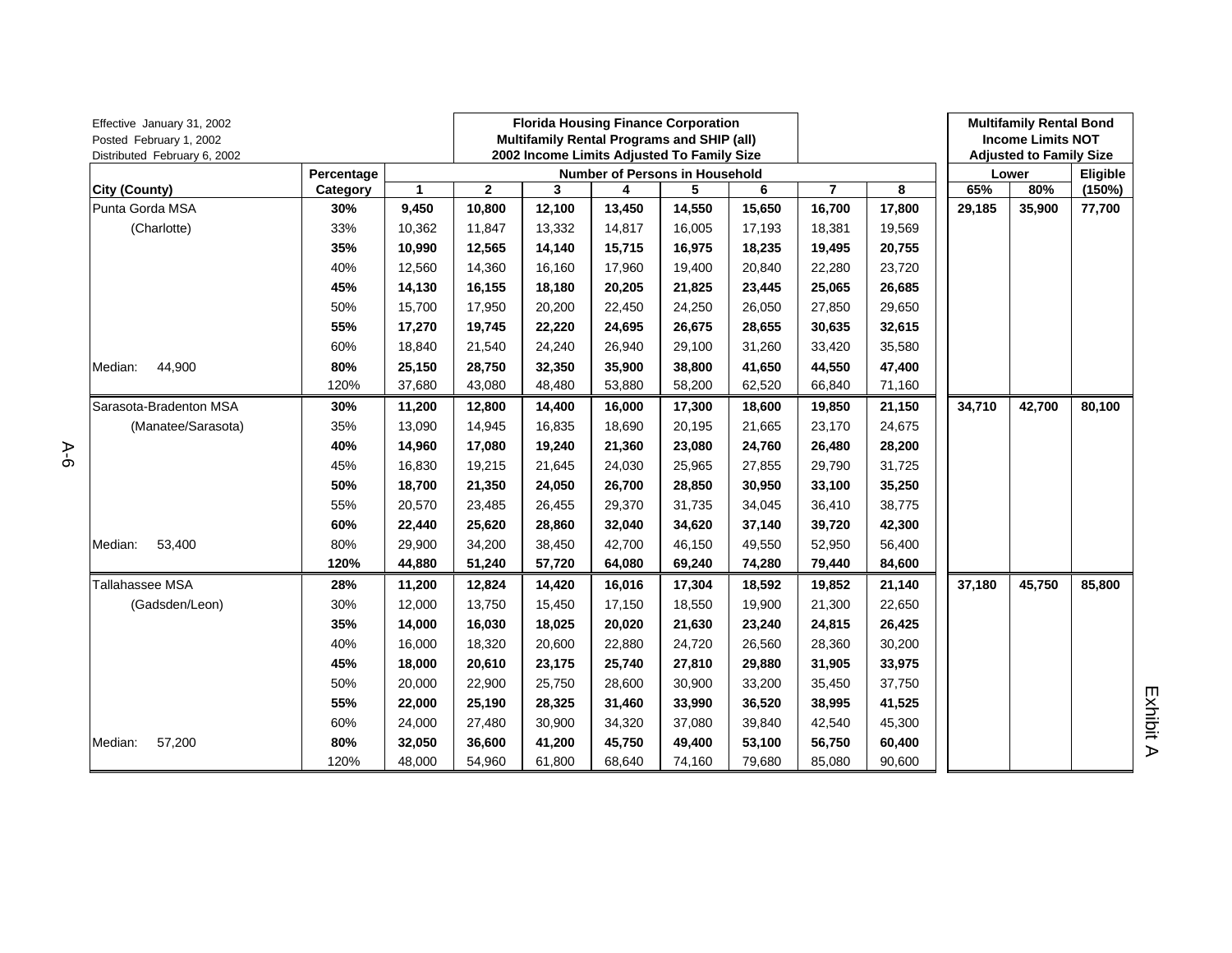| Effective January 31, 2002<br>Posted February 1, 2002<br>Distributed February 6, 2002 |            |        |              |        | <b>Florida Housing Finance Corporation</b><br>Multifamily Rental Programs and SHIP (all)<br>2002 Income Limits Adjusted To Family Size |                                |        |        |        | <b>Multifamily Rental Bond</b><br><b>Income Limits NOT</b><br><b>Adjusted to Family Size</b> |        |          |
|---------------------------------------------------------------------------------------|------------|--------|--------------|--------|----------------------------------------------------------------------------------------------------------------------------------------|--------------------------------|--------|--------|--------|----------------------------------------------------------------------------------------------|--------|----------|
|                                                                                       | Percentage |        |              |        |                                                                                                                                        | Number of Persons in Household |        |        |        |                                                                                              | Lower  | Eligible |
| City (County)                                                                         | Category   | 1      | $\mathbf{2}$ | 3      | 4                                                                                                                                      | 5                              | 6      | 7      | 8      | 65%                                                                                          | 80%    | (150%)   |
| Tampa-St.Petersburg-                                                                  | 30%        | 10,600 | 12,100       | 13,650 | 15,150                                                                                                                                 | 16,350                         | 17,550 | 18,800 | 20,000 | 32,825                                                                                       | 40,400 | 77,700   |
| <b>Clearwater MSA</b>                                                                 | 35%        | 12,390 | 14,140       | 15,925 | 17,675                                                                                                                                 | 19,075                         | 20,510 | 21,910 | 23,345 |                                                                                              |        |          |
| (Hernando/Hillsborough/                                                               | 40%        | 14,160 | 16,160       | 18,200 | 20,200                                                                                                                                 | 21,800                         | 23,440 | 25,040 | 26,680 |                                                                                              |        |          |
| Pasco/Pinellas)                                                                       | 45%        | 15,930 | 18,180       | 20,475 | 22,725                                                                                                                                 | 24,525                         | 26,370 | 28,170 | 30,015 |                                                                                              |        |          |
|                                                                                       | 50%        | 17,700 | 20,200       | 22,750 | 25,250                                                                                                                                 | 27,250                         | 29,300 | 31,300 | 33,350 |                                                                                              |        |          |
|                                                                                       | 55%        | 19,470 | 22,220       | 25,025 | 27,775                                                                                                                                 | 29,975                         | 32,230 | 34,430 | 36,685 |                                                                                              |        |          |
|                                                                                       | 60%        | 21,240 | 24,240       | 27,300 | 30,300                                                                                                                                 | 32,700                         | 35,160 | 37,560 | 40,020 |                                                                                              |        |          |
| 50,500<br>Median:                                                                     | 80%        | 28,300 | 32,300       | 36,350 | 40,400                                                                                                                                 | 43,650                         | 46,850 | 50,100 | 53,350 |                                                                                              |        |          |
|                                                                                       | 120%       | 42,480 | 48,480       | 54,600 | 60,600                                                                                                                                 | 65,400                         | 70,320 | 75,120 | 80,040 |                                                                                              |        |          |
| West Palm Beach-                                                                      | 25%        | 11,000 | 12,550       | 14,125 | 15,700                                                                                                                                 | 16,950                         | 18,200 | 19,475 | 20,725 | 40,820                                                                                       | 50,250 | 94,200   |
| Boca Raton MSA                                                                        | 30%        | 13,200 | 15,050       | 16,950 | 18,850                                                                                                                                 | 20,350                         | 21,850 | 23,350 | 24,850 |                                                                                              |        |          |
| (Palm Beach)                                                                          | 35%        | 15,400 | 17,570       | 19,775 | 21,980                                                                                                                                 | 23,730                         | 25,480 | 27,265 | 29,015 |                                                                                              |        |          |
|                                                                                       | 40%        | 17,600 | 20,080       | 22,600 | 25,120                                                                                                                                 | 27,120                         | 29,120 | 31,160 | 33,160 |                                                                                              |        |          |
|                                                                                       | 45%        | 19,800 | 22,590       | 25,425 | 28,260                                                                                                                                 | 30,510                         | 32,760 | 35,055 | 37,305 |                                                                                              |        |          |
|                                                                                       | 50%        | 22,000 | 25,100       | 28,250 | 31,400                                                                                                                                 | 33,900                         | 36,400 | 38,950 | 41,450 |                                                                                              |        |          |
|                                                                                       | 55%        | 24,200 | 27,610       | 31,075 | 34,540                                                                                                                                 | 37,290                         | 40,040 | 42,845 | 45,595 |                                                                                              |        |          |
|                                                                                       | 60%        | 26,400 | 30,120       | 33,900 | 37,680                                                                                                                                 | 40,680                         | 43,680 | 46,740 | 49,740 |                                                                                              |        |          |
| 62,800<br>Median:                                                                     | 80%        | 35,150 | 40,200       | 45,200 | 50,250                                                                                                                                 | 54,250                         | 58,300 | 62,300 | 66,300 |                                                                                              |        |          |
|                                                                                       | 120%       | 52,800 | 60,240       | 67,800 | 75,360                                                                                                                                 | 81,360                         | 87,360 | 93,480 | 99,480 |                                                                                              |        |          |
| <b>Baker County</b>                                                                   | 30%        | 9,150  | 10,450       | 11,750 | 13,050                                                                                                                                 | 14,100                         | 15,150 | 16,200 | 17,250 | 28,275                                                                                       | 34,800 | 77,700   |
|                                                                                       | 35%        | 10,675 | 12,180       | 13,720 | 15,225                                                                                                                                 | 16,450                         | 17,675 | 18,865 | 20,090 |                                                                                              |        |          |
|                                                                                       | 40%        | 12,200 | 13,920       | 15,680 | 17,400                                                                                                                                 | 18,800                         | 20,200 | 21,560 | 22,960 |                                                                                              |        |          |
|                                                                                       | 45%        | 13,725 | 15,660       | 17,640 | 19,575                                                                                                                                 | 21,150                         | 22,725 | 24,255 | 25,830 |                                                                                              |        |          |
|                                                                                       | 50%        | 15,250 | 17,400       | 19,600 | 21,750                                                                                                                                 | 23,500                         | 25,250 | 26,950 | 28,700 |                                                                                              |        |          |
|                                                                                       | 55%        | 16,775 | 19,140       | 21,560 | 23,925                                                                                                                                 | 25,850                         | 27,775 | 29,645 | 31,570 |                                                                                              |        |          |
|                                                                                       | 60%        | 18,300 | 20,880       | 23,520 | 26,100                                                                                                                                 | 28,200                         | 30,300 | 32,340 | 34,440 |                                                                                              |        |          |
| Median:<br>43,500                                                                     | 80%        | 24,350 | 27,850       | 31,300 | 34,800                                                                                                                                 | 37,600                         | 40,350 | 43,150 | 45,950 |                                                                                              |        |          |
|                                                                                       | 120%       | 36,600 | 41,760       | 47,040 | 52,200                                                                                                                                 | 56,400                         | 60,600 | 64,680 | 68,880 |                                                                                              |        |          |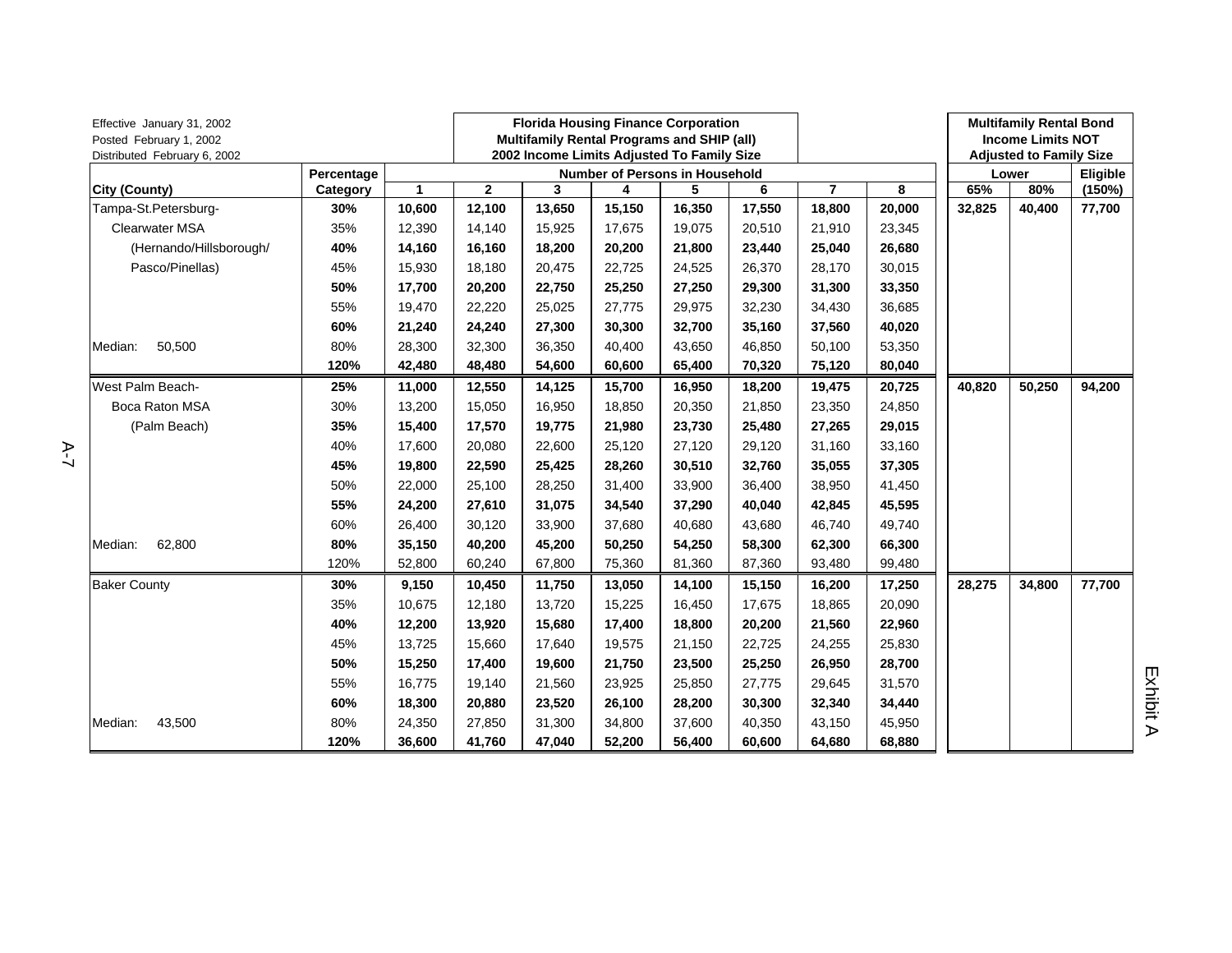| Effective January 31, 2002<br>Posted February 1, 2002<br>Distributed February 6, 2002 |            |        | <b>Florida Housing Finance Corporation</b><br>Multifamily Rental Programs and SHIP (all)<br>2002 Income Limits Adjusted To Family Size |        |        |                                |        |                |        | <b>Multifamily Rental Bond</b><br><b>Income Limits NOT</b><br><b>Adjusted to Family Size</b> |        |          |
|---------------------------------------------------------------------------------------|------------|--------|----------------------------------------------------------------------------------------------------------------------------------------|--------|--------|--------------------------------|--------|----------------|--------|----------------------------------------------------------------------------------------------|--------|----------|
|                                                                                       | Percentage |        |                                                                                                                                        |        |        | Number of Persons in Household |        |                |        |                                                                                              | Lower  | Eligible |
| City (County)                                                                         | Category   | 1      | $\mathbf{2}$                                                                                                                           | 3      | 4      | 5                              | 6      | $\overline{7}$ | 8      | 65%                                                                                          | 80%    | (150%)   |
| <b>Bradford County</b>                                                                | 30%        | 9,950  | 11,350                                                                                                                                 | 12,750 | 14,200 | 15,350                         | 16,450 | 17,600         | 18,750 | 30,745                                                                                       | 37,850 | 77,700   |
|                                                                                       | 33%        | 10,923 | 12,474                                                                                                                                 | 14,058 | 15,609 | 16,863                         | 18,117 | 19,371         | 20,592 |                                                                                              |        |          |
|                                                                                       | 35%        | 11,585 | 13,230                                                                                                                                 | 14,910 | 16,555 | 17,885                         | 19,215 | 20,545         | 21,840 |                                                                                              |        |          |
|                                                                                       | 40%        | 13,240 | 15,120                                                                                                                                 | 17,040 | 18,920 | 20,440                         | 21,960 | 23,480         | 24,960 |                                                                                              |        |          |
|                                                                                       | 45%        | 14,895 | 17,010                                                                                                                                 | 19,170 | 21,285 | 22,995                         | 24,705 | 26,415         | 28,080 |                                                                                              |        |          |
|                                                                                       | 50%        | 16,550 | 18,900                                                                                                                                 | 21,300 | 23,650 | 25,550                         | 27,450 | 29,350         | 31,200 |                                                                                              |        |          |
|                                                                                       | 55%        | 18,205 | 20,790                                                                                                                                 | 23,430 | 26,015 | 28,105                         | 30,195 | 32,285         | 34,320 |                                                                                              |        |          |
|                                                                                       | 60%        | 19,860 | 22,680                                                                                                                                 | 25,560 | 28,380 | 30,660                         | 32,940 | 35,220         | 37,440 |                                                                                              |        |          |
| 47,300<br>Median:                                                                     | 80%        | 26,500 | 30,250                                                                                                                                 | 34,050 | 37,850 | 40,850                         | 43,900 | 46,900         | 49,950 |                                                                                              |        |          |
|                                                                                       | 120%       | 39,720 | 45,360                                                                                                                                 | 51,120 | 56,760 | 61,320                         | 65,880 | 70,440         | 74,880 |                                                                                              |        |          |
| Calhoun County                                                                        | 30%        | 8,450  | 9,650                                                                                                                                  | 10,850 | 12,050 | 13,000                         | 14,000 | 14,950         | 15,900 | 26,130                                                                                       | 32,150 | 77,700   |
|                                                                                       | 35%        | 9,835  | 11,270                                                                                                                                 | 12,670 | 14,070 | 15,190                         | 16,310 | 17,430         | 18,585 |                                                                                              |        |          |
|                                                                                       | 40%        | 11,240 | 12,880                                                                                                                                 | 14,480 | 16,080 | 17,360                         | 18,640 | 19,920         | 21,240 |                                                                                              |        |          |
|                                                                                       | 45%        | 12,645 | 14,490                                                                                                                                 | 16,290 | 18,090 | 19,530                         | 20,970 | 22,410         | 23,895 |                                                                                              |        |          |
|                                                                                       | 50%        | 14,050 | 16,100                                                                                                                                 | 18,100 | 20,100 | 21,700                         | 23,300 | 24,900         | 26,550 |                                                                                              |        |          |
|                                                                                       | 55%        | 15,455 | 17,710                                                                                                                                 | 19,910 | 22,110 | 23,870                         | 25,630 | 27,390         | 29,205 |                                                                                              |        |          |
|                                                                                       | 60%        | 16,860 | 19,320                                                                                                                                 | 21,720 | 24,120 | 26,040                         | 27,960 | 29,880         | 31,860 |                                                                                              |        |          |
| Median:<br>35,500                                                                     | 80%        | 22,500 | 25,750                                                                                                                                 | 28,950 | 32,150 | 34,750                         | 37,300 | 39,900         | 42,450 |                                                                                              |        |          |
|                                                                                       | 120%       | 33,720 | 38,640                                                                                                                                 | 43,440 | 48,240 | 52,080                         | 55,920 | 59,760         | 63,720 |                                                                                              |        |          |
| <b>Citrus County</b>                                                                  | 30%        | 8,450  | 9,650                                                                                                                                  | 10,850 | 12,050 | 13,000                         | 14,000 | 14,950         | 15,900 | 26,130                                                                                       | 32,150 | 77,700   |
|                                                                                       | 35%        | 9,835  | 11,270                                                                                                                                 | 12,670 | 14,070 | 15,190                         | 16,310 | 17,430         | 18,585 |                                                                                              |        |          |
|                                                                                       | 40%        | 11,240 | 12,880                                                                                                                                 | 14,480 | 16,080 | 17,360                         | 18,640 | 19,920         | 21,240 |                                                                                              |        |          |
|                                                                                       | 45%        | 12,645 | 14,490                                                                                                                                 | 16,290 | 18,090 | 19,530                         | 20,970 | 22,410         | 23,895 |                                                                                              |        |          |
|                                                                                       | 50%        | 14,050 | 16,100                                                                                                                                 | 18,100 | 20,100 | 21,700                         | 23,300 | 24,900         | 26,550 |                                                                                              |        |          |
|                                                                                       | 55%        | 15,455 | 17,710                                                                                                                                 | 19,910 | 22,110 | 23,870                         | 25,630 | 27,390         | 29,205 |                                                                                              |        |          |
|                                                                                       | 60%        | 16,860 | 19,320                                                                                                                                 | 21,720 | 24,120 | 26,040                         | 27,960 | 29,880         | 31,860 |                                                                                              |        |          |
| 39,100<br>Median:                                                                     | 80%        | 22,500 | 25,750                                                                                                                                 | 28,950 | 32,150 | 34,750                         | 37,300 | 39,900         | 42,450 |                                                                                              |        |          |
|                                                                                       | 120%       | 33,720 | 38,640                                                                                                                                 | 43,440 | 48,240 | 52,080                         | 55,920 | 59,760         | 63,720 |                                                                                              |        |          |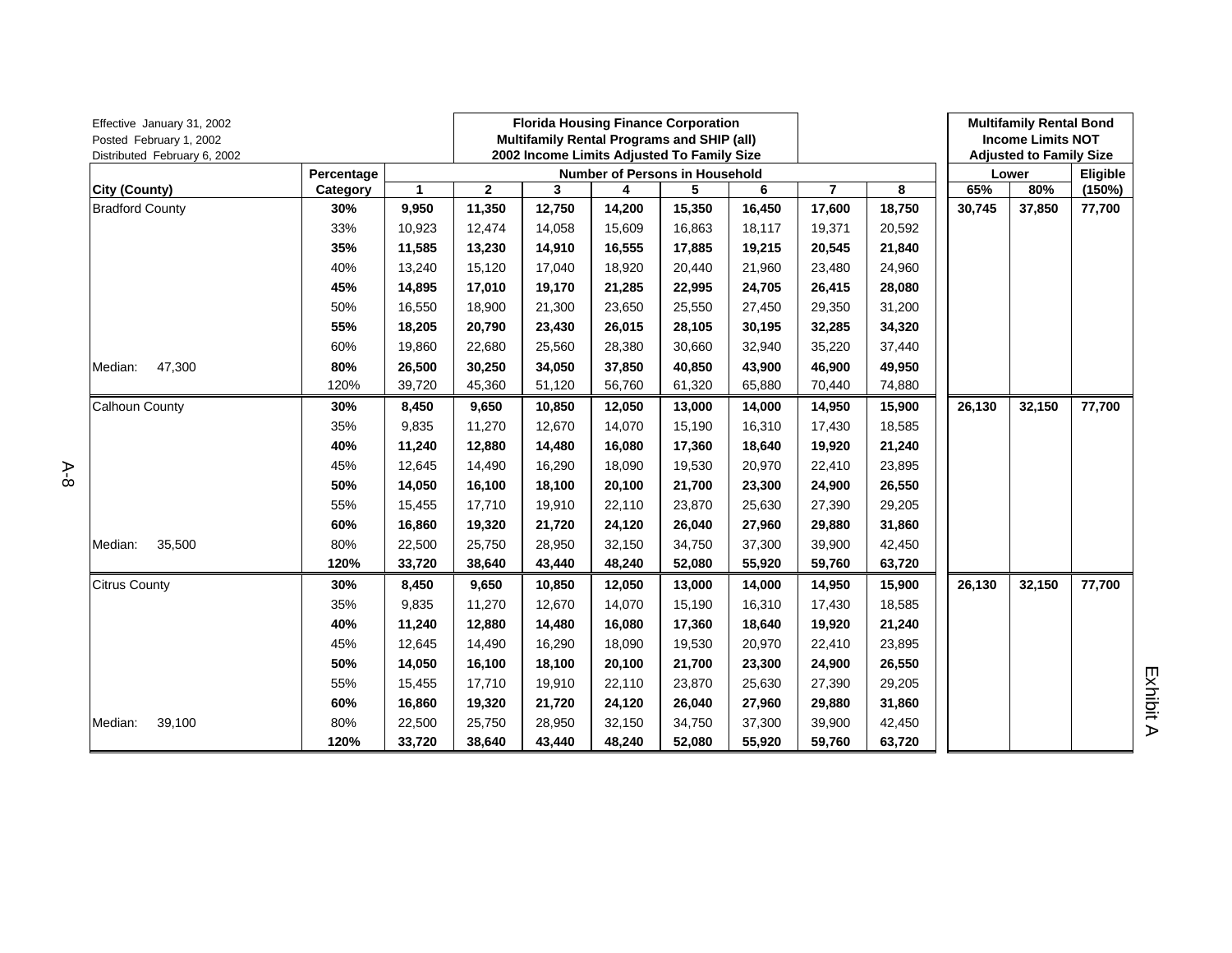| Effective January 31, 2002<br>Posted February 1, 2002<br>Distributed February 6, 2002 |            |              |              |        | <b>Florida Housing Finance Corporation</b><br>Multifamily Rental Programs and SHIP (all)<br>2002 Income Limits Adjusted To Family Size |                                       |        |                |        | <b>Multifamily Rental Bond</b><br><b>Income Limits NOT</b><br><b>Adjusted to Family Size</b> |        |          |
|---------------------------------------------------------------------------------------|------------|--------------|--------------|--------|----------------------------------------------------------------------------------------------------------------------------------------|---------------------------------------|--------|----------------|--------|----------------------------------------------------------------------------------------------|--------|----------|
|                                                                                       | Percentage |              |              |        |                                                                                                                                        | <b>Number of Persons in Household</b> |        |                |        |                                                                                              | Lower  | Eligible |
| <b>City (County)</b>                                                                  | Category   | $\mathbf{1}$ | $\mathbf{2}$ | 3      | 4                                                                                                                                      | 5                                     | 6      | $\overline{7}$ | 8      | 65%                                                                                          | 80%    | (150%)   |
| Columbia County                                                                       | 30%        | 9,050        | 10,350       | 11,650 | 12,950                                                                                                                                 | 13,950                                | 15,000 | 16,050         | 17,050 | 28,015                                                                                       | 34,500 | 77,700   |
|                                                                                       | 35%        | 10,570       | 12,075       | 13,580 | 15,085                                                                                                                                 | 16,275                                | 17,500 | 18,690         | 19,915 |                                                                                              |        |          |
|                                                                                       | 40%        | 12,080       | 13,800       | 15,520 | 17,240                                                                                                                                 | 18,600                                | 20,000 | 21,360         | 22,760 |                                                                                              |        |          |
|                                                                                       | 45%        | 13,590       | 15,525       | 17,460 | 19,395                                                                                                                                 | 20,925                                | 22,500 | 24,030         | 25,605 |                                                                                              |        |          |
|                                                                                       | 50%        | 15,100       | 17,250       | 19,400 | 21,550                                                                                                                                 | 23,250                                | 25,000 | 26,700         | 28,450 |                                                                                              |        |          |
|                                                                                       | 55%        | 16,610       | 18,975       | 21,340 | 23,705                                                                                                                                 | 25,575                                | 27,500 | 29,370         | 31,295 |                                                                                              |        |          |
|                                                                                       | 60%        | 18,120       | 20,700       | 23,280 | 25,860                                                                                                                                 | 27,900                                | 30,000 | 32,040         | 34,140 |                                                                                              |        |          |
| 43,100<br>Median:                                                                     | 80%        | 24,150       | 27,600       | 31,050 | 34,500                                                                                                                                 | 37,250                                | 40,000 | 42,750         | 45,500 |                                                                                              |        |          |
|                                                                                       | 120%       | 36,240       | 41,400       | 46,560 | 51,720                                                                                                                                 | 55,800                                | 60,000 | 64,080         | 68,280 |                                                                                              |        |          |
| <b>DeSoto County</b>                                                                  | 30%        | 8,450        | 9,650        | 10,850 | 12,050                                                                                                                                 | 13,000                                | 14,000 | 14,950         | 15,900 | 26,130                                                                                       | 32,150 | 77,700   |
|                                                                                       | 35%        | 9,835        | 11,270       | 12,670 | 14,070                                                                                                                                 | 15,190                                | 16,310 | 17,430         | 18,585 |                                                                                              |        |          |
|                                                                                       | 40%        | 11,240       | 12,880       | 14,480 | 16,080                                                                                                                                 | 17,360                                | 18,640 | 19,920         | 21,240 |                                                                                              |        |          |
|                                                                                       | 45%        | 12,645       | 14,490       | 16,290 | 18,090                                                                                                                                 | 19,530                                | 20,970 | 22,410         | 23,895 |                                                                                              |        |          |
|                                                                                       | 50%        | 14,050       | 16,100       | 18,100 | 20,100                                                                                                                                 | 21,700                                | 23,300 | 24,900         | 26,550 |                                                                                              |        |          |
|                                                                                       | 55%        | 15,455       | 17,710       | 19,910 | 22,110                                                                                                                                 | 23,870                                | 25,630 | 27,390         | 29,205 |                                                                                              |        |          |
|                                                                                       | 60%        | 16,860       | 19,320       | 21,720 | 24.120                                                                                                                                 | 26,040                                | 27,960 | 29,880         | 31,860 |                                                                                              |        |          |
| 38,100<br>Median:                                                                     | 80%        | 22,500       | 25,750       | 28,950 | 32,150                                                                                                                                 | 34,750                                | 37,300 | 39,900         | 42,450 |                                                                                              |        |          |
|                                                                                       | 120%       | 33,720       | 38,640       | 43,440 | 48,240                                                                                                                                 | 52,080                                | 55,920 | 59,760         | 63,720 |                                                                                              |        |          |
| Dixie County                                                                          | 30%        | 8,450        | 9,650        | 10,850 | 12,050                                                                                                                                 | 13,000                                | 14,000 | 14,950         | 15,900 | 26,130                                                                                       | 32,150 | 77,700   |
|                                                                                       | 35%        | 9,835        | 11,270       | 12,670 | 14,070                                                                                                                                 | 15,190                                | 16,310 | 17,430         | 18,585 |                                                                                              |        |          |
|                                                                                       | 40%        | 11,240       | 12,880       | 14,480 | 16,080                                                                                                                                 | 17,360                                | 18,640 | 19,920         | 21,240 |                                                                                              |        |          |
|                                                                                       | 45%        | 12,645       | 14,490       | 16,290 | 18,090                                                                                                                                 | 19,530                                | 20,970 | 22,410         | 23,895 |                                                                                              |        |          |
|                                                                                       | 50%        | 14,050       | 16,100       | 18,100 | 20,100                                                                                                                                 | 21,700                                | 23,300 | 24,900         | 26,550 |                                                                                              |        |          |
|                                                                                       | 55%        | 15,455       | 17,710       | 19,910 | 22,110                                                                                                                                 | 23,870                                | 25,630 | 27,390         | 29,205 |                                                                                              |        |          |
|                                                                                       | 60%        | 16,860       | 19,320       | 21,720 | 24,120                                                                                                                                 | 26,040                                | 27,960 | 29,880         | 31,860 |                                                                                              |        |          |
| 27,200<br>Median:                                                                     | 80%        | 22,500       | 25,750       | 28,950 | 32,150                                                                                                                                 | 34,750                                | 37,300 | 39,900         | 42,450 |                                                                                              |        |          |
|                                                                                       | 120%       | 33,720       | 38,640       | 43,440 | 48,240                                                                                                                                 | 52,080                                | 55,920 | 59,760         | 63,720 |                                                                                              |        |          |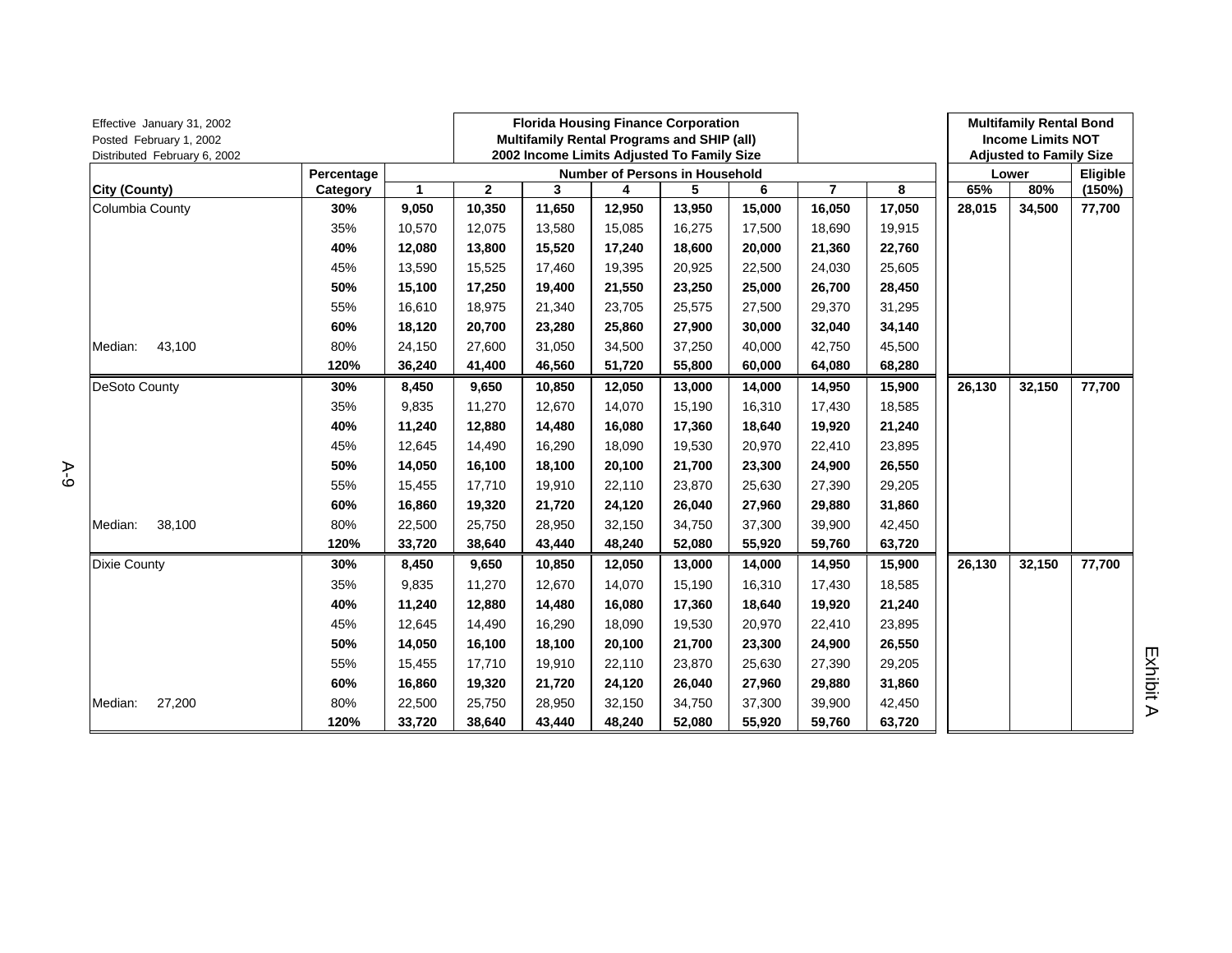| Effective January 31, 2002<br>Posted February 1, 2002<br>Distributed February 6, 2002 |            |              |              | <b>Florida Housing Finance Corporation</b><br>Multifamily Rental Programs and SHIP (all)<br>2002 Income Limits Adjusted To Family Size |                                       |        |        |                |        | <b>Multifamily Rental Bond</b><br><b>Income Limits NOT</b><br><b>Adjusted to Family Size</b> |        |          |
|---------------------------------------------------------------------------------------|------------|--------------|--------------|----------------------------------------------------------------------------------------------------------------------------------------|---------------------------------------|--------|--------|----------------|--------|----------------------------------------------------------------------------------------------|--------|----------|
|                                                                                       | Percentage |              |              |                                                                                                                                        | <b>Number of Persons in Household</b> |        |        |                |        |                                                                                              | Lower  | Eligible |
| City (County)                                                                         | Category   | $\mathbf{1}$ | $\mathbf{2}$ | 3                                                                                                                                      | 4                                     | 5      | 6      | $\overline{7}$ | 8      | 65%                                                                                          | 80%    | (150%)   |
| <b>Franklin County</b>                                                                | 30%        | 8,450        | 9,650        | 10,850                                                                                                                                 | 12,050                                | 13,000 | 14,000 | 14,950         | 15,900 | 26,130                                                                                       | 32,150 | 77,700   |
|                                                                                       | 35%        | 9,835        | 11,270       | 12,670                                                                                                                                 | 14,070                                | 15,190 | 16,310 | 17,430         | 18,585 |                                                                                              |        |          |
|                                                                                       | 40%        | 11,240       | 12,880       | 14,480                                                                                                                                 | 16,080                                | 17,360 | 18,640 | 19,920         | 21,240 |                                                                                              |        |          |
|                                                                                       | 45%        | 12,645       | 14,490       | 16,290                                                                                                                                 | 18,090                                | 19,530 | 20,970 | 22,410         | 23,895 |                                                                                              |        |          |
|                                                                                       | 50%        | 14,050       | 16,100       | 18,100                                                                                                                                 | 20,100                                | 21,700 | 23,300 | 24,900         | 26,550 |                                                                                              |        |          |
|                                                                                       | 55%        | 15,455       | 17,710       | 19,910                                                                                                                                 | 22,110                                | 23,870 | 25,630 | 27,390         | 29,205 |                                                                                              |        |          |
|                                                                                       | 60%        | 16,860       | 19,320       | 21,720                                                                                                                                 | 24,120                                | 26,040 | 27,960 | 29,880         | 31,860 |                                                                                              |        |          |
| 33,600<br>Median:                                                                     | 80%        | 22,500       | 25,750       | 28,950                                                                                                                                 | 32,150                                | 34,750 | 37,300 | 39,900         | 42,450 |                                                                                              |        |          |
|                                                                                       | 120%       | 33,720       | 38,640       | 43,440                                                                                                                                 | 48,240                                | 52,080 | 55,920 | 59,760         | 63,720 |                                                                                              |        |          |
| <b>Gilchrist County</b>                                                               | 30%        | 8,450        | 9,650        | 10,850                                                                                                                                 | 12,050                                | 13,000 | 14,000 | 14,950         | 15,900 | 26,130                                                                                       | 32,150 | 77,700   |
|                                                                                       | 35%        | 9,835        | 11,270       | 12,670                                                                                                                                 | 14,070                                | 15,190 | 16,310 | 17,430         | 18,585 |                                                                                              |        |          |
|                                                                                       | 40%        | 11,240       | 12,880       | 14,480                                                                                                                                 | 16,080                                | 17,360 | 18,640 | 19,920         | 21,240 |                                                                                              |        |          |
|                                                                                       | 45%        | 12,645       | 14,490       | 16,290                                                                                                                                 | 18,090                                | 19,530 | 20,970 | 22,410         | 23,895 |                                                                                              |        |          |
|                                                                                       | 50%        | 14,050       | 16,100       | 18,100                                                                                                                                 | 20,100                                | 21,700 | 23,300 | 24,900         | 26,550 |                                                                                              |        |          |
|                                                                                       | 55%        | 15,455       | 17,710       | 19,910                                                                                                                                 | 22,110                                | 23,870 | 25,630 | 27,390         | 29,205 |                                                                                              |        |          |
|                                                                                       | 60%        | 16,860       | 19,320       | 21,720                                                                                                                                 | 24,120                                | 26,040 | 27,960 | 29,880         | 31,860 |                                                                                              |        |          |
| 35,000<br>Median:                                                                     | 80%        | 22,500       | 25,750       | 28,950                                                                                                                                 | 32,150                                | 34,750 | 37,300 | 39,900         | 42,450 |                                                                                              |        |          |
|                                                                                       | 120%       | 33,720       | 38,640       | 43,440                                                                                                                                 | 48,240                                | 52,080 | 55,920 | 59,760         | 63,720 |                                                                                              |        |          |
| <b>Glades County</b>                                                                  | 30%        | 8,450        | 9,650        | 10,850                                                                                                                                 | 12,050                                | 13,000 | 14,000 | 14,950         | 15,900 | 26,130                                                                                       | 32,150 | 77,700   |
|                                                                                       | 35%        | 9,835        | 11,270       | 12,670                                                                                                                                 | 14,070                                | 15,190 | 16,310 | 17,430         | 18,585 |                                                                                              |        |          |
|                                                                                       | 40%        | 11,240       | 12,880       | 14,480                                                                                                                                 | 16,080                                | 17,360 | 18,640 | 19,920         | 21,240 |                                                                                              |        |          |
|                                                                                       | 45%        | 12,645       | 14,490       | 16,290                                                                                                                                 | 18,090                                | 19,530 | 20,970 | 22,410         | 23,895 |                                                                                              |        |          |
|                                                                                       | 50%        | 14,050       | 16,100       | 18,100                                                                                                                                 | 20,100                                | 21,700 | 23,300 | 24,900         | 26,550 |                                                                                              |        |          |
|                                                                                       | 55%        | 15,455       | 17,710       | 19,910                                                                                                                                 | 22,110                                | 23,870 | 25,630 | 27,390         | 29,205 |                                                                                              |        |          |
|                                                                                       | 60%        | 16,860       | 19,320       | 21,720                                                                                                                                 | 24,120                                | 26,040 | 27,960 | 29,880         | 31,860 |                                                                                              |        |          |
| Median:<br>34,300                                                                     | 80%        | 22,500       | 25,750       | 28,950                                                                                                                                 | 32,150                                | 34,750 | 37,300 | 39,900         | 42,450 |                                                                                              |        |          |
|                                                                                       | 120%       | 33,720       | 38,640       | 43,440                                                                                                                                 | 48,240                                | 52,080 | 55,920 | 59,760         | 63,720 |                                                                                              |        |          |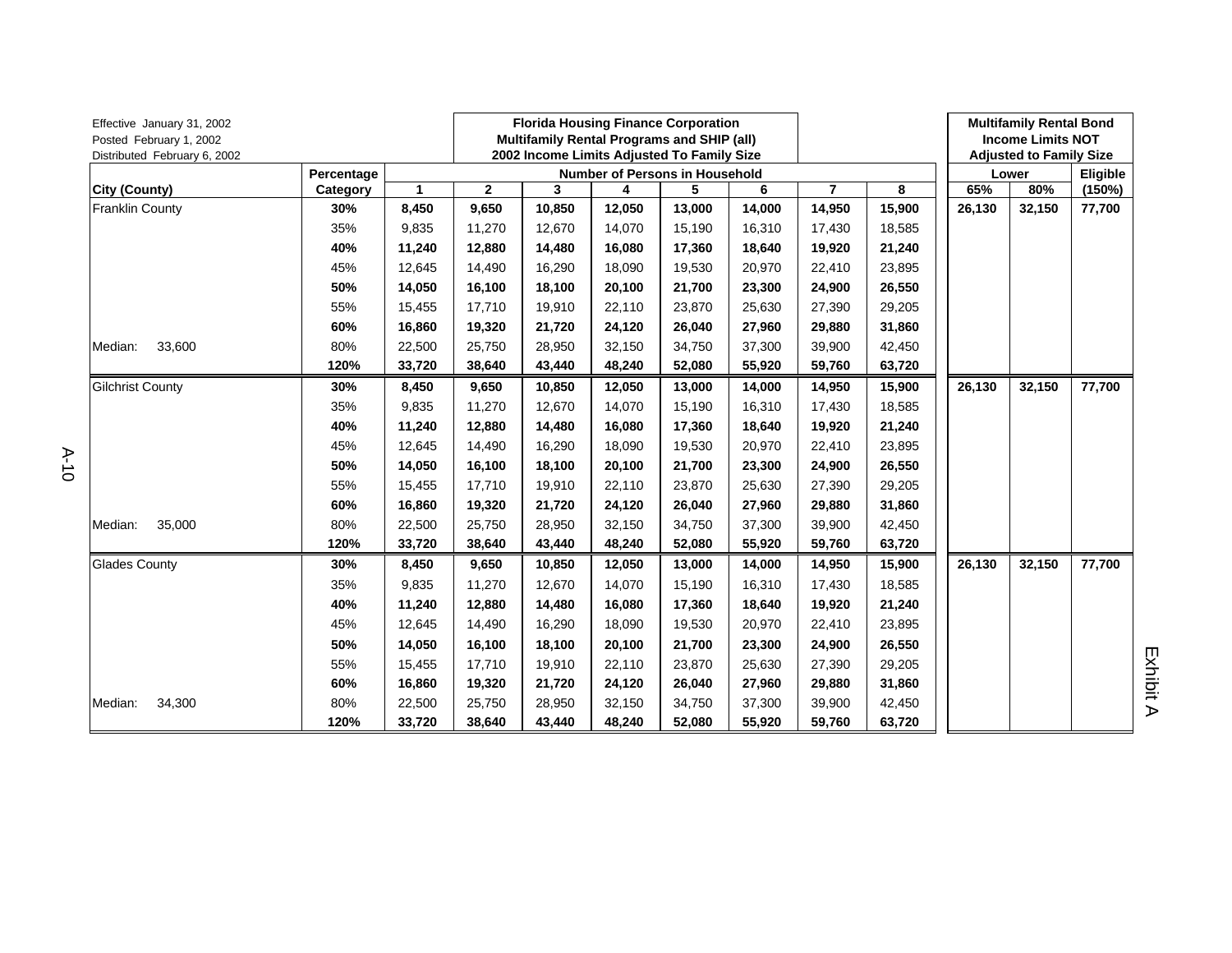| Effective January 31, 2002<br>Posted February 1, 2002<br>Distributed February 6, 2002 |            |              |              |        |        | <b>Florida Housing Finance Corporation</b><br>Multifamily Rental Programs and SHIP (all)<br>2002 Income Limits Adjusted To Family Size |        |                |        |        | <b>Multifamily Rental Bond</b><br><b>Income Limits NOT</b><br><b>Adjusted to Family Size</b> |          |
|---------------------------------------------------------------------------------------|------------|--------------|--------------|--------|--------|----------------------------------------------------------------------------------------------------------------------------------------|--------|----------------|--------|--------|----------------------------------------------------------------------------------------------|----------|
|                                                                                       | Percentage |              |              |        |        | <b>Number of Persons in Household</b>                                                                                                  |        |                |        |        | Lower                                                                                        | Eligible |
| City (County)                                                                         | Category   | $\mathbf{1}$ | $\mathbf{2}$ | 3      | 4      | 5                                                                                                                                      | 6      | $\overline{7}$ | 8      | 65%    | 80%                                                                                          | (150%)   |
| <b>Gulf County</b>                                                                    | 30%        | 8,450        | 9,650        | 10,850 | 12,050 | 13,000                                                                                                                                 | 14,000 | 14,950         | 15,900 | 26,130 | 32,150                                                                                       | 77,700   |
|                                                                                       | 35%        | 9,835        | 11,270       | 12,670 | 14,070 | 15,190                                                                                                                                 | 16,310 | 17,430         | 18,585 |        |                                                                                              |          |
|                                                                                       | 40%        | 11,240       | 12,880       | 14,480 | 16,080 | 17,360                                                                                                                                 | 18,640 | 19,920         | 21,240 |        |                                                                                              |          |
|                                                                                       | 45%        | 12,645       | 14,490       | 16,290 | 18,090 | 19,530                                                                                                                                 | 20,970 | 22,410         | 23,895 |        |                                                                                              |          |
|                                                                                       | 50%        | 14,050       | 16,100       | 18,100 | 20.100 | 21,700                                                                                                                                 | 23,300 | 24,900         | 26,550 |        |                                                                                              |          |
|                                                                                       | 55%        | 15,455       | 17,710       | 19,910 | 22,110 | 23,870                                                                                                                                 | 25,630 | 27,390         | 29,205 |        |                                                                                              |          |
|                                                                                       | 60%        | 16,860       | 19,320       | 21,720 | 24,120 | 26,040                                                                                                                                 | 27,960 | 29,880         | 31,860 |        |                                                                                              |          |
| 38,000<br>Median:                                                                     | 80%        | 22,500       | 25,750       | 28,950 | 32,150 | 34,750                                                                                                                                 | 37,300 | 39,900         | 42,450 |        |                                                                                              |          |
|                                                                                       | 120%       | 33,720       | 38,640       | 43,440 | 48,240 | 52,080                                                                                                                                 | 55,920 | 59,760         | 63,720 |        |                                                                                              |          |
| <b>Hamilton County</b>                                                                | 30%        | 8,450        | 9,650        | 10,850 | 12,050 | 13,000                                                                                                                                 | 14,000 | 14,950         | 15,900 | 26,130 | 32,150                                                                                       | 77,700   |
|                                                                                       | 35%        | 9,835        | 11,270       | 12,670 | 14,070 | 15,190                                                                                                                                 | 16,310 | 17,430         | 18,585 |        |                                                                                              |          |
|                                                                                       | 40%        | 11,240       | 12,880       | 14,480 | 16,080 | 17,360                                                                                                                                 | 18,640 | 19,920         | 21,240 |        |                                                                                              |          |
|                                                                                       | 45%        | 12,645       | 14,490       | 16,290 | 18,090 | 19,530                                                                                                                                 | 20,970 | 22,410         | 23,895 |        |                                                                                              |          |
|                                                                                       | 50%        | 14,050       | 16,100       | 18,100 | 20,100 | 21,700                                                                                                                                 | 23,300 | 24,900         | 26,550 |        |                                                                                              |          |
|                                                                                       | 55%        | 15,455       | 17,710       | 19,910 | 22,110 | 23,870                                                                                                                                 | 25,630 | 27,390         | 29,205 |        |                                                                                              |          |
|                                                                                       | 60%        | 16,860       | 19,320       | 21,720 | 24,120 | 26,040                                                                                                                                 | 27,960 | 29,880         | 31,860 |        |                                                                                              |          |
| 30,200<br>Median:                                                                     | 80%        | 22,500       | 25,750       | 28,950 | 32,150 | 34,750                                                                                                                                 | 37,300 | 39,900         | 42,450 |        |                                                                                              |          |
|                                                                                       | 120%       | 33,720       | 38,640       | 43,440 | 48,240 | 52,080                                                                                                                                 | 55,920 | 59,760         | 63,720 |        |                                                                                              |          |
| <b>Hardee County</b>                                                                  | 30%        | 9,100        | 10,400       | 11,700 | 13,000 | 14,050                                                                                                                                 | 15,050 | 16,100         | 17,150 | 28,145 | 34,650                                                                                       | 77,700   |
|                                                                                       | 35%        | 10,605       | 12,110       | 13,650 | 15,155 | 16,380                                                                                                                                 | 17,570 | 18,795         | 20,020 |        |                                                                                              |          |
|                                                                                       | 40%        | 12,120       | 13,840       | 15,600 | 17,320 | 18,720                                                                                                                                 | 20,080 | 21,480         | 22,880 |        |                                                                                              |          |
|                                                                                       | 45%        | 13,635       | 15,570       | 17,550 | 19,485 | 21,060                                                                                                                                 | 22,590 | 24,165         | 25,740 |        |                                                                                              |          |
|                                                                                       | 50%        | 15,150       | 17,300       | 19,500 | 21,650 | 23,400                                                                                                                                 | 25,100 | 26,850         | 28,600 |        |                                                                                              |          |
|                                                                                       | 55%        | 16,665       | 19,030       | 21,450 | 23,815 | 25,740                                                                                                                                 | 27,610 | 29,535         | 31,460 |        |                                                                                              |          |
|                                                                                       | 60%        | 18,180       | 20,760       | 23,400 | 25,980 | 28,080                                                                                                                                 | 30,120 | 32,220         | 34,320 |        |                                                                                              |          |
| 43,300<br>Median:                                                                     | 80%        | 24,250       | 27,700       | 31,200 | 34,650 | 37,400                                                                                                                                 | 40,200 | 42,950         | 45,700 |        |                                                                                              |          |
|                                                                                       | 120%       | 36,360       | 41,520       | 46,800 | 51,960 | 56,160                                                                                                                                 | 60,240 | 64,440         | 68,640 |        |                                                                                              |          |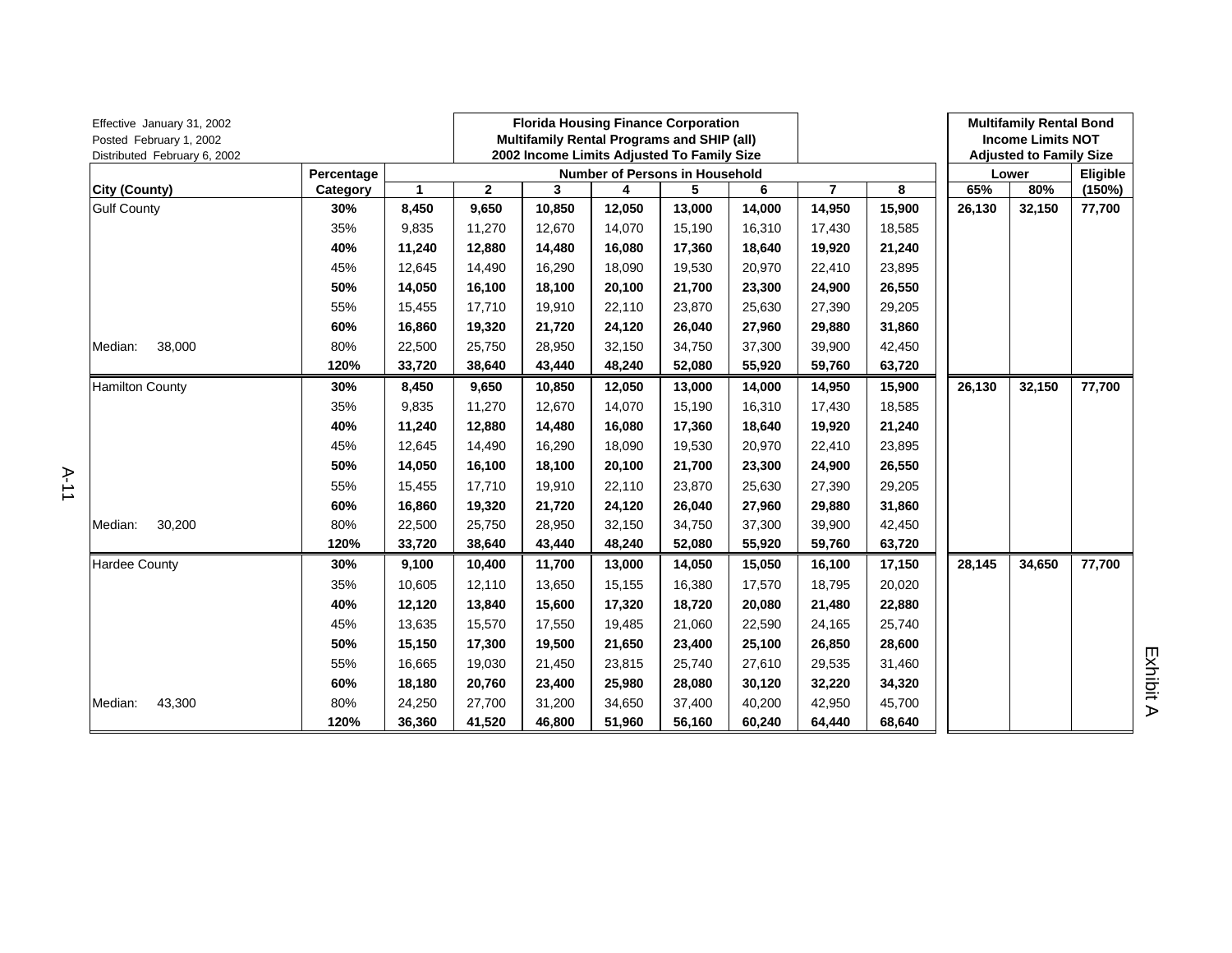| Effective January 31, 2002<br>Posted February 1, 2002<br>Distributed February 6, 2002 |            |              |              |        | <b>Florida Housing Finance Corporation</b><br>Multifamily Rental Programs and SHIP (all)<br>2002 Income Limits Adjusted To Family Size |                                       |        |                |        | <b>Multifamily Rental Bond</b><br><b>Income Limits NOT</b><br><b>Adjusted to Family Size</b> |        |          |
|---------------------------------------------------------------------------------------|------------|--------------|--------------|--------|----------------------------------------------------------------------------------------------------------------------------------------|---------------------------------------|--------|----------------|--------|----------------------------------------------------------------------------------------------|--------|----------|
|                                                                                       | Percentage |              |              |        |                                                                                                                                        | <b>Number of Persons in Household</b> |        |                |        |                                                                                              | Lower  | Eligible |
| City (County)                                                                         | Category   | $\mathbf{1}$ | $\mathbf{2}$ | 3      | 4                                                                                                                                      | 5                                     | 6      | $\overline{7}$ | 8      | 65%                                                                                          | 80%    | (150%)   |
| <b>Hendry County</b>                                                                  | 30%        | 8,450        | 9,650        | 10,850 | 12,050                                                                                                                                 | 13,000                                | 14,000 | 14,950         | 15,900 | 26,130                                                                                       | 32,150 | 77,700   |
|                                                                                       | 35%        | 9,835        | 11,270       | 12,670 | 14,070                                                                                                                                 | 15,190                                | 16,310 | 17,430         | 18,585 |                                                                                              |        |          |
|                                                                                       | 40%        | 11,240       | 12,880       | 14,480 | 16,080                                                                                                                                 | 17,360                                | 18,640 | 19,920         | 21,240 |                                                                                              |        |          |
|                                                                                       | 45%        | 12,645       | 14,490       | 16,290 | 18,090                                                                                                                                 | 19,530                                | 20,970 | 22,410         | 23,895 |                                                                                              |        |          |
|                                                                                       | 50%        | 14,050       | 16,100       | 18,100 | 20.100                                                                                                                                 | 21,700                                | 23,300 | 24,900         | 26,550 |                                                                                              |        |          |
|                                                                                       | 55%        | 15,455       | 17,710       | 19,910 | 22,110                                                                                                                                 | 23,870                                | 25,630 | 27,390         | 29,205 |                                                                                              |        |          |
|                                                                                       | 60%        | 16,860       | 19,320       | 21,720 | 24,120                                                                                                                                 | 26,040                                | 27,960 | 29,880         | 31,860 |                                                                                              |        |          |
| 38,100<br>Median:                                                                     | 80%        | 22,500       | 25,750       | 28,950 | 32,150                                                                                                                                 | 34,750                                | 37,300 | 39,900         | 42,450 |                                                                                              |        |          |
|                                                                                       | 120%       | 33,720       | 38,640       | 43,440 | 48,240                                                                                                                                 | 52,080                                | 55,920 | 59,760         | 63,720 |                                                                                              |        |          |
| <b>Highlands County</b>                                                               | 30%        | 8,450        | 9,650        | 10,850 | 12,050                                                                                                                                 | 13,000                                | 14,000 | 14,950         | 15,900 | 26,130                                                                                       | 32,150 | 77,700   |
|                                                                                       | 35%        | 9,835        | 11,270       | 12,670 | 14,070                                                                                                                                 | 15,190                                | 16,310 | 17,430         | 18,585 |                                                                                              |        |          |
|                                                                                       | 40%        | 11,240       | 12,880       | 14,480 | 16,080                                                                                                                                 | 17,360                                | 18,640 | 19,920         | 21,240 |                                                                                              |        |          |
|                                                                                       | 45%        | 12,645       | 14,490       | 16,290 | 18,090                                                                                                                                 | 19,530                                | 20,970 | 22,410         | 23,895 |                                                                                              |        |          |
|                                                                                       | 50%        | 14,050       | 16,100       | 18,100 | 20,100                                                                                                                                 | 21,700                                | 23,300 | 24,900         | 26,550 |                                                                                              |        |          |
|                                                                                       | 55%        | 15,455       | 17,710       | 19,910 | 22,110                                                                                                                                 | 23,870                                | 25,630 | 27,390         | 29,205 |                                                                                              |        |          |
|                                                                                       | 60%        | 16,860       | 19,320       | 21,720 | 24,120                                                                                                                                 | 26,040                                | 27,960 | 29,880         | 31,860 |                                                                                              |        |          |
| 33,300<br>Median:                                                                     | 80%        | 22,500       | 25,750       | 28,950 | 32,150                                                                                                                                 | 34,750                                | 37,300 | 39,900         | 42,450 |                                                                                              |        |          |
|                                                                                       | 120%       | 33,720       | 38,640       | 43,440 | 48,240                                                                                                                                 | 52,080                                | 55,920 | 59,760         | 63,720 |                                                                                              |        |          |
| <b>Holmes County</b>                                                                  | 30%        | 8,450        | 9,650        | 10,850 | 12,050                                                                                                                                 | 13,000                                | 14,000 | 14,950         | 15,900 | 26,130                                                                                       | 32,150 | 77,700   |
|                                                                                       | 35%        | 9,835        | 11,270       | 12,670 | 14,070                                                                                                                                 | 15,190                                | 16,310 | 17,430         | 18,585 |                                                                                              |        |          |
|                                                                                       | 40%        | 11,240       | 12,880       | 14,480 | 16,080                                                                                                                                 | 17,360                                | 18,640 | 19,920         | 21,240 |                                                                                              |        |          |
|                                                                                       | 45%        | 12,645       | 14,490       | 16,290 | 18,090                                                                                                                                 | 19,530                                | 20,970 | 22,410         | 23,895 |                                                                                              |        |          |
|                                                                                       | 50%        | 14,050       | 16,100       | 18,100 | 20,100                                                                                                                                 | 21,700                                | 23,300 | 24,900         | 26,550 |                                                                                              |        |          |
|                                                                                       | 55%        | 15,455       | 17,710       | 19,910 | 22,110                                                                                                                                 | 23,870                                | 25,630 | 27,390         | 29,205 |                                                                                              |        |          |
|                                                                                       | 60%        | 16,860       | 19,320       | 21,720 | 24,120                                                                                                                                 | 26,040                                | 27,960 | 29,880         | 31,860 |                                                                                              |        |          |
| Median:<br>33,900                                                                     | 80%        | 22,500       | 25,750       | 28,950 | 32,150                                                                                                                                 | 34,750                                | 37,300 | 39,900         | 42,450 |                                                                                              |        |          |
|                                                                                       | 120%       | 33,720       | 38,640       | 43,440 | 48,240                                                                                                                                 | 52,080                                | 55,920 | 59,760         | 63,720 |                                                                                              |        |          |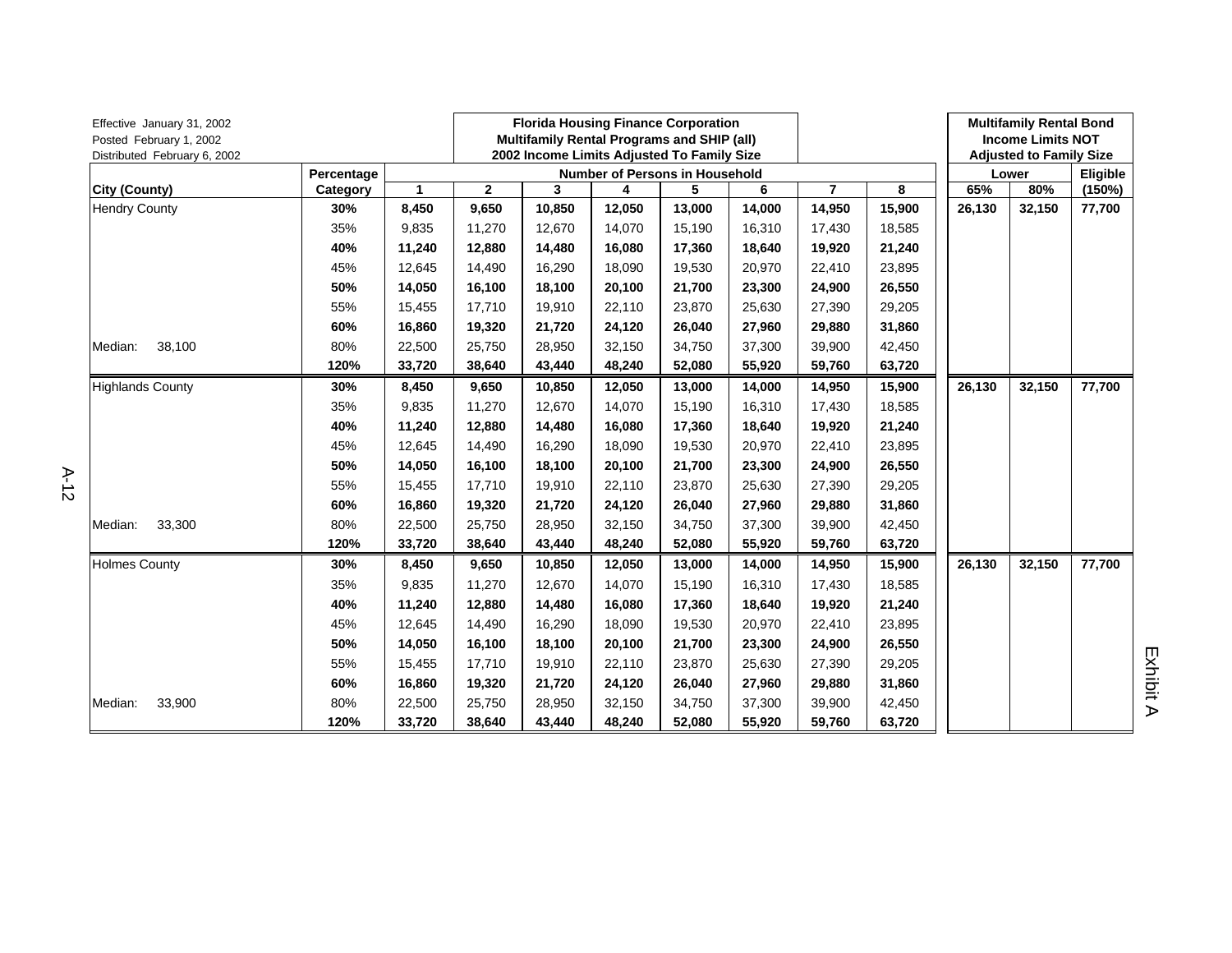| Effective January 31, 2002<br>Posted February 1, 2002<br>Distributed February 6, 2002 |            |        |              | <b>Florida Housing Finance Corporation</b><br>Multifamily Rental Programs and SHIP (all)<br>2002 Income Limits Adjusted To Family Size |        |                                       |        | <b>Multifamily Rental Bond</b><br><b>Income Limits NOT</b><br><b>Adjusted to Family Size</b> |        |        |          |        |
|---------------------------------------------------------------------------------------|------------|--------|--------------|----------------------------------------------------------------------------------------------------------------------------------------|--------|---------------------------------------|--------|----------------------------------------------------------------------------------------------|--------|--------|----------|--------|
|                                                                                       | Percentage |        |              |                                                                                                                                        |        | <b>Number of Persons in Household</b> |        |                                                                                              |        | Lower  | Eligible |        |
| <b>City (County)</b>                                                                  | Category   | 1      | $\mathbf{2}$ | 3                                                                                                                                      | 4      | 5                                     | 6      | $\overline{7}$                                                                               | 8      | 65%    | 80%      | (150%) |
| <b>Indian River County</b>                                                            | 28%        | 10,276 | 11,732       | 13,216                                                                                                                                 | 14,672 | 15,848                                | 17,024 | 18,200                                                                                       | 19,376 | 30,654 | 31,440   | 77,700 |
|                                                                                       | 30%        | 11,000 | 12,600       | 14,150                                                                                                                                 | 15,700 | 17,000                                | 18,250 | 19,500                                                                                       | 20,750 |        |          |        |
|                                                                                       | 35%        | 12,845 | 14,665       | 16,520                                                                                                                                 | 18,340 | 19,810                                | 21,280 | 22,750                                                                                       | 24,220 |        |          |        |
|                                                                                       | 40%        | 14,680 | 16,760       | 18,880                                                                                                                                 | 20,960 | 22,640                                | 24,320 | 26,000                                                                                       | 27,680 |        |          |        |
|                                                                                       | 45%        | 16,515 | 18,855       | 21,240                                                                                                                                 | 23,580 | 25,470                                | 27,360 | 29,250                                                                                       | 31,140 |        |          |        |
|                                                                                       | 50%        | 18,350 | 20,950       | 23,600                                                                                                                                 | 26,200 | 28,300                                | 30,400 | 32,500                                                                                       | 34,600 |        |          |        |
|                                                                                       | 55%        | 20,185 | 23,045       | 25,960                                                                                                                                 | 28,820 | 31,130                                | 33,440 | 35,750                                                                                       | 38,060 |        |          |        |
|                                                                                       | 60%        | 22,020 | 25,140       | 28,320                                                                                                                                 | 31,440 | 33,960                                | 36,480 | 39,000                                                                                       | 41,520 |        |          |        |
| 52,400<br>Median:                                                                     | 80%        | 29,350 | 33,550       | 37,750                                                                                                                                 | 41,900 | 45,250                                | 48,650 | 52,000                                                                                       | 55,350 |        |          |        |
|                                                                                       | 120%       | 44,040 | 50,280       | 56,640                                                                                                                                 | 62,880 | 67,920                                | 72,960 | 78,000                                                                                       | 83,040 |        |          |        |
| Jackson County                                                                        | 30%        | 8,450  | 9,650        | 10,850                                                                                                                                 | 12,050 | 13,000                                | 14,000 | 14,950                                                                                       | 15,900 | 26,130 | 32,150   | 77,700 |
|                                                                                       | 35%        | 9,835  | 11,270       | 12,670                                                                                                                                 | 14,070 | 15,190                                | 16,310 | 17,430                                                                                       | 18,585 |        |          |        |
|                                                                                       | 40%        | 11,240 | 12,880       | 14,480                                                                                                                                 | 16,080 | 17,360                                | 18,640 | 19,920                                                                                       | 21,240 |        |          |        |
|                                                                                       | 45%        | 12,645 | 14,490       | 16,290                                                                                                                                 | 18,090 | 19,530                                | 20,970 | 22,410                                                                                       | 23,895 |        |          |        |
|                                                                                       | 50%        | 14,050 | 16,100       | 18,100                                                                                                                                 | 20,100 | 21,700                                | 23,300 | 24,900                                                                                       | 26,550 |        |          |        |
|                                                                                       | 55%        | 15,455 | 17,710       | 19,910                                                                                                                                 | 22,110 | 23,870                                | 25,630 | 27,390                                                                                       | 29,205 |        |          |        |
|                                                                                       | 60%        | 16,860 | 19,320       | 21,720                                                                                                                                 | 24,120 | 26,040                                | 27,960 | 29,880                                                                                       | 31,860 |        |          |        |
| 37,900<br>Median:                                                                     | 80%        | 22,500 | 25,750       | 28,950                                                                                                                                 | 32,150 | 34,750                                | 37,300 | 39,900                                                                                       | 42,450 |        |          |        |
|                                                                                       | 120%       | 33,720 | 38,640       | 43,440                                                                                                                                 | 48,240 | 52,080                                | 55,920 | 59,760                                                                                       | 63,720 |        |          |        |
| Jefferson County                                                                      | 30%        | 8,850  | 10,150       | 11,400                                                                                                                                 | 12,650 | 13,650                                | 14,700 | 15,700                                                                                       | 16,700 | 27,430 | 33,750   | 77,700 |
|                                                                                       | 35%        | 10,325 | 11,830       | 13,300                                                                                                                                 | 14,770 | 15,960                                | 17,150 | 18,305                                                                                       | 19,495 |        |          |        |
|                                                                                       | 40%        | 11,800 | 13,520       | 15,200                                                                                                                                 | 16,880 | 18,240                                | 19,600 | 20,920                                                                                       | 22,280 |        |          |        |
|                                                                                       | 45%        | 13,275 | 15,210       | 17,100                                                                                                                                 | 18,990 | 20,520                                | 22,050 | 23,535                                                                                       | 25,065 |        |          |        |
|                                                                                       | 50%        | 14,750 | 16,900       | 19,000                                                                                                                                 | 21,100 | 22,800                                | 24,500 | 26,150                                                                                       | 27,850 |        |          |        |
|                                                                                       | 55%        | 16,225 | 18,590       | 20,900                                                                                                                                 | 23,210 | 25,080                                | 26,950 | 28,765                                                                                       | 30,635 |        |          |        |
|                                                                                       | 60%        | 17,700 | 20,280       | 22,800                                                                                                                                 | 25,320 | 27,360                                | 29,400 | 31,380                                                                                       | 33,420 |        |          |        |
| 42,200<br>Median:                                                                     | 80%        | 23,650 | 27,000       | 30,400                                                                                                                                 | 33,750 | 36,450                                | 39,150 | 41,850                                                                                       | 44,550 |        |          |        |
|                                                                                       | 120%       | 35,400 | 40,560       | 45,600                                                                                                                                 | 50,640 | 54,720                                | 58,800 | 62,760                                                                                       | 66,840 |        |          |        |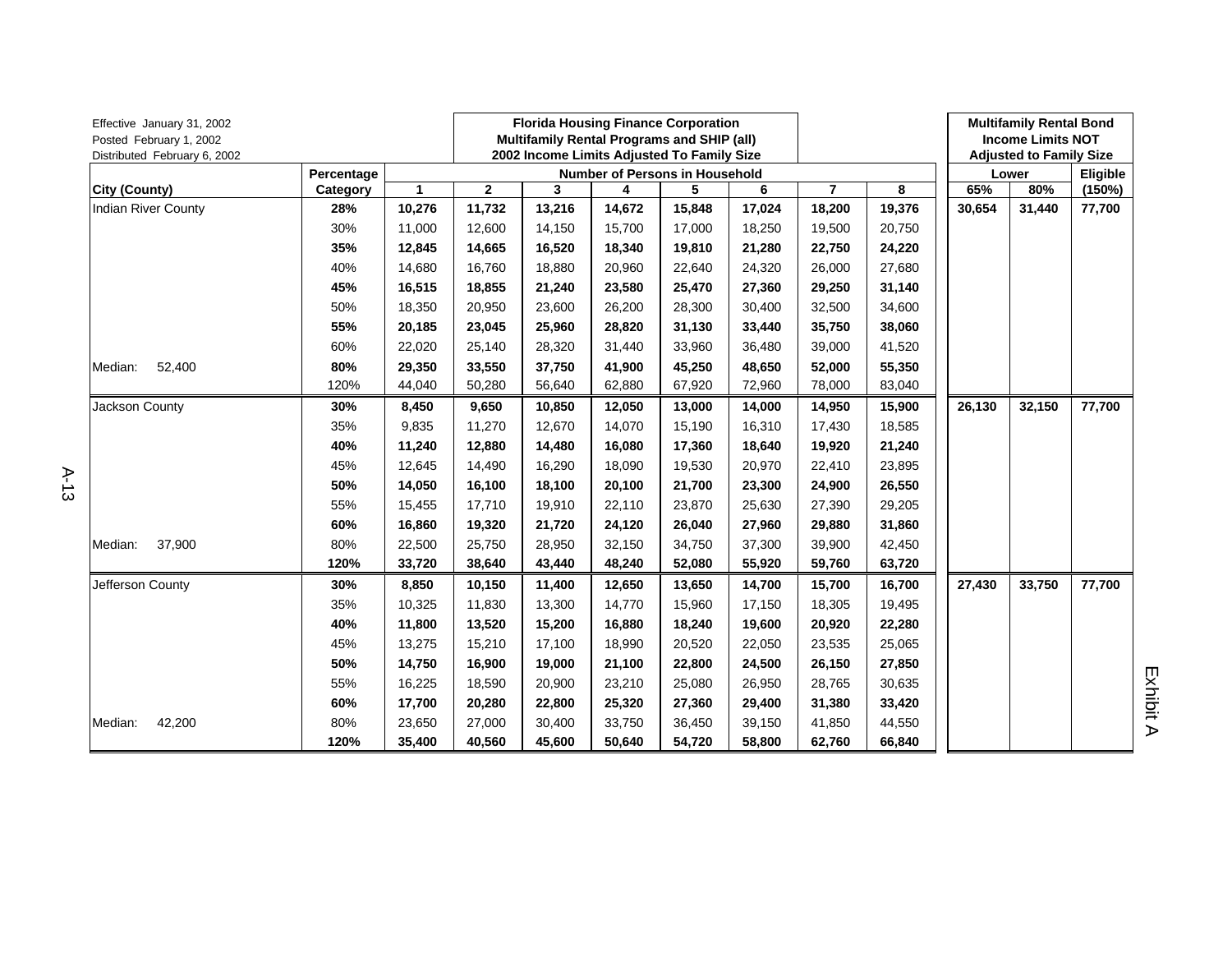| Effective January 31, 2002<br>Posted February 1, 2002<br>Distributed February 6, 2002 |            |                                       |              | <b>Florida Housing Finance Corporation</b><br>Multifamily Rental Programs and SHIP (all)<br>2002 Income Limits Adjusted To Family Size |        |        |        |                | <b>Multifamily Rental Bond</b><br><b>Income Limits NOT</b><br><b>Adjusted to Family Size</b> |        |        |        |  |
|---------------------------------------------------------------------------------------|------------|---------------------------------------|--------------|----------------------------------------------------------------------------------------------------------------------------------------|--------|--------|--------|----------------|----------------------------------------------------------------------------------------------|--------|--------|--------|--|
|                                                                                       | Percentage | <b>Number of Persons in Household</b> |              |                                                                                                                                        |        |        |        |                |                                                                                              |        | Lower  |        |  |
| City (County)                                                                         | Category   | $\mathbf{1}$                          | $\mathbf{2}$ | 3                                                                                                                                      | 4      | 5      | 6      | $\overline{7}$ | 8                                                                                            | 65%    | 80%    | (150%) |  |
| Lafayette County                                                                      | 30%        | 8,450                                 | 9,650        | 10,850                                                                                                                                 | 12,050 | 13,000 | 14,000 | 14,950         | 15,900                                                                                       | 26,130 | 32,150 | 77,700 |  |
|                                                                                       | 35%        | 9,835                                 | 11,270       | 12,670                                                                                                                                 | 14,070 | 15,190 | 16,310 | 17,430         | 18,585                                                                                       |        |        |        |  |
|                                                                                       | 40%        | 11,240                                | 12.880       | 14,480                                                                                                                                 | 16.080 | 17,360 | 18,640 | 19,920         | 21,240                                                                                       |        |        |        |  |
|                                                                                       | 45%        | 12,645                                | 14,490       | 16,290                                                                                                                                 | 18,090 | 19,530 | 20,970 | 22,410         | 23,895                                                                                       |        |        |        |  |
|                                                                                       | 50%        | 14,050                                | 16,100       | 18,100                                                                                                                                 | 20,100 | 21,700 | 23,300 | 24,900         | 26,550                                                                                       |        |        |        |  |
|                                                                                       | 55%        | 15,455                                | 17,710       | 19,910                                                                                                                                 | 22,110 | 23,870 | 25,630 | 27,390         | 29,205                                                                                       |        |        |        |  |
|                                                                                       | 60%        | 16,860                                | 19,320       | 21,720                                                                                                                                 | 24,120 | 26,040 | 27,960 | 29,880         | 31,860                                                                                       |        |        |        |  |
| 38,400<br>Median:                                                                     | 80%        | 22,500                                | 25,750       | 28,950                                                                                                                                 | 32,150 | 34,750 | 37,300 | 39,900         | 42,450                                                                                       |        |        |        |  |
|                                                                                       | 120%       | 33,720                                | 38,640       | 43,440                                                                                                                                 | 48,240 | 52,080 | 55,920 | 59,760         | 63,720                                                                                       |        |        |        |  |
| Levy County                                                                           | 30%        | 8,450                                 | 9,650        | 10,850                                                                                                                                 | 12,050 | 13,000 | 14,000 | 14,950         | 15,900                                                                                       | 26,130 | 32,150 | 77,700 |  |
|                                                                                       | 35%        | 9,835                                 | 11,270       | 12,670                                                                                                                                 | 14,070 | 15,190 | 16,310 | 17,430         | 18,585                                                                                       |        |        |        |  |
|                                                                                       | 40%        | 11,240                                | 12,880       | 14,480                                                                                                                                 | 16,080 | 17,360 | 18,640 | 19,920         | 21,240                                                                                       |        |        |        |  |
|                                                                                       | 45%        | 12,645                                | 14,490       | 16,290                                                                                                                                 | 18,090 | 19,530 | 20,970 | 22,410         | 23,895                                                                                       |        |        |        |  |
|                                                                                       | 50%        | 14,050                                | 16,100       | 18,100                                                                                                                                 | 20.100 | 21,700 | 23,300 | 24,900         | 26,550                                                                                       |        |        |        |  |
|                                                                                       | 55%        | 15,455                                | 17,710       | 19,910                                                                                                                                 | 22,110 | 23,870 | 25,630 | 27,390         | 29,205                                                                                       |        |        |        |  |
|                                                                                       | 60%        | 16,860                                | 19,320       | 21,720                                                                                                                                 | 24,120 | 26,040 | 27,960 | 29,880         | 31,860                                                                                       |        |        |        |  |
| 35,400<br>Median:                                                                     | 80%        | 22,500                                | 25,750       | 28,950                                                                                                                                 | 32,150 | 34,750 | 37,300 | 39,900         | 42,450                                                                                       |        |        |        |  |
|                                                                                       | 120%       | 33,720                                | 38,640       | 43,440                                                                                                                                 | 48,240 | 52,080 | 55,920 | 59,760         | 63,720                                                                                       |        |        |        |  |
| <b>Liberty County</b>                                                                 | 30%        | 8,900                                 | 10,150       | 11,400                                                                                                                                 | 12,700 | 13,700 | 14,700 | 15,750         | 16,750                                                                                       | 27,495 | 33,850 | 77,700 |  |
|                                                                                       | 35%        | 10,360                                | 11,830       | 13,335                                                                                                                                 | 14,805 | 15,995 | 17,185 | 18,375         | 19,530                                                                                       |        |        |        |  |
|                                                                                       | 40%        | 11,840                                | 13,520       | 15,240                                                                                                                                 | 16,920 | 18,280 | 19,640 | 21,000         | 22,320                                                                                       |        |        |        |  |
|                                                                                       | 45%        | 13,320                                | 15,210       | 17,145                                                                                                                                 | 19,035 | 20,565 | 22,095 | 23,625         | 25,110                                                                                       |        |        |        |  |
|                                                                                       | 50%        | 14,800                                | 16,900       | 19,050                                                                                                                                 | 21,150 | 22,850 | 24,550 | 26,250         | 27,900                                                                                       |        |        |        |  |
|                                                                                       | 55%        | 16,280                                | 18,590       | 20,955                                                                                                                                 | 23,265 | 25,135 | 27,005 | 28,875         | 30,690                                                                                       |        |        |        |  |
|                                                                                       | 60%        | 17,760                                | 20,280       | 22,860                                                                                                                                 | 25,380 | 27,420 | 29,460 | 31,500         | 33,480                                                                                       |        |        |        |  |
| Median:<br>42,300                                                                     | 80%        | 23,700                                | 27,050       | 30,450                                                                                                                                 | 33,850 | 36,550 | 39,250 | 41,950         | 44,650                                                                                       |        |        |        |  |
|                                                                                       | 120%       | 35,520                                | 40,560       | 45,720                                                                                                                                 | 50,760 | 54,840 | 58,920 | 63,000         | 66,960                                                                                       |        |        |        |  |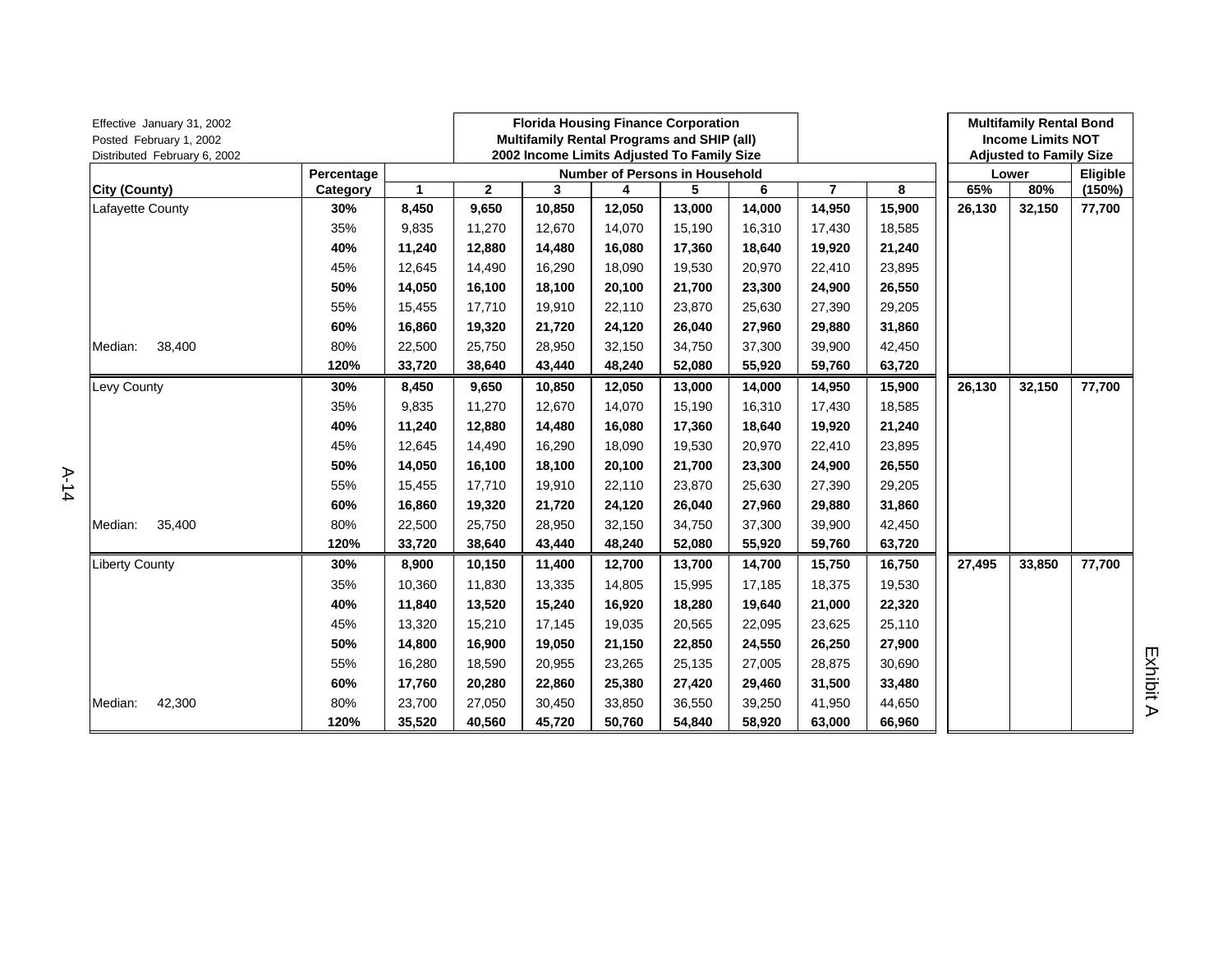| Effective January 31, 2002<br>Posted February 1, 2002<br>Distributed February 6, 2002 |            | <b>Florida Housing Finance Corporation</b><br>Multifamily Rental Programs and SHIP (all)<br>2002 Income Limits Adjusted To Family Size |              |        |        |                                       |        |        | <b>Multifamily Rental Bond</b><br><b>Income Limits NOT</b><br><b>Adjusted to Family Size</b> |        |          |        |
|---------------------------------------------------------------------------------------|------------|----------------------------------------------------------------------------------------------------------------------------------------|--------------|--------|--------|---------------------------------------|--------|--------|----------------------------------------------------------------------------------------------|--------|----------|--------|
|                                                                                       | Percentage |                                                                                                                                        |              |        |        | <b>Number of Persons in Household</b> |        |        |                                                                                              | Lower  | Eligible |        |
| City (County)                                                                         | Category   | 1                                                                                                                                      | $\mathbf{2}$ | 3      | 4      | 5                                     | 6      | 7      | 8                                                                                            | 65%    | 80%      | (150%) |
| <b>Madison County</b>                                                                 | 30%        | 8,450                                                                                                                                  | 9,650        | 10,850 | 12,050 | 13,000                                | 14,000 | 14,950 | 15,900                                                                                       | 26,130 | 32,150   | 77,700 |
|                                                                                       | 35%        | 9,835                                                                                                                                  | 11,270       | 12,670 | 14,070 | 15,190                                | 16,310 | 17,430 | 18,585                                                                                       |        |          |        |
|                                                                                       | 40%        | 11,240                                                                                                                                 | 12,880       | 14,480 | 16,080 | 17,360                                | 18,640 | 19,920 | 21,240                                                                                       |        |          |        |
|                                                                                       | 45%        | 12,645                                                                                                                                 | 14,490       | 16,290 | 18,090 | 19,530                                | 20,970 | 22,410 | 23,895                                                                                       |        |          |        |
|                                                                                       | 50%        | 14,050                                                                                                                                 | 16,100       | 18,100 | 20,100 | 21,700                                | 23,300 | 24,900 | 26,550                                                                                       |        |          |        |
|                                                                                       | 55%        | 15,455                                                                                                                                 | 17,710       | 19,910 | 22,110 | 23,870                                | 25,630 | 27,390 | 29,205                                                                                       |        |          |        |
|                                                                                       | 60%        | 16,860                                                                                                                                 | 19,320       | 21,720 | 24,120 | 26,040                                | 27,960 | 29,880 | 31,860                                                                                       |        |          |        |
| 31,000<br>Median:                                                                     | 80%        | 22,500                                                                                                                                 | 25,750       | 28,950 | 32.150 | 34,750                                | 37,300 | 39,900 | 42,450                                                                                       |        |          |        |
|                                                                                       | 120%       | 33,720                                                                                                                                 | 38,640       | 43,440 | 48,240 | 52,080                                | 55,920 | 59,760 | 63,720                                                                                       |        |          |        |
| Monroe County                                                                         | 28%        | 10,808                                                                                                                                 | 12,348       | 13,888 | 15,428 | 16,660                                | 17,892 | 19,124 | 20,356                                                                                       | 32,234 | 33,060   | 77,700 |
|                                                                                       | 30%        | 11,550                                                                                                                                 | 13,200       | 14,900 | 16,550 | 17,850                                | 19,150 | 20,500 | 21,800                                                                                       |        |          |        |
|                                                                                       | 35%        | 13,510                                                                                                                                 | 15,435       | 17,360 | 19,285 | 20,825                                | 22,365 | 23,905 | 25,445                                                                                       |        |          |        |
|                                                                                       | 40%        | 15,440                                                                                                                                 | 17,640       | 19,840 | 22,040 | 23,800                                | 25,560 | 27,320 | 29,080                                                                                       |        |          |        |
|                                                                                       | 45%        | 17,370                                                                                                                                 | 19,845       | 22,320 | 24,795 | 26,775                                | 28,755 | 30,735 | 32,715                                                                                       |        |          |        |
|                                                                                       | 50%        | 19,300                                                                                                                                 | 22,050       | 24,800 | 27,550 | 29,750                                | 31,950 | 34,150 | 36,350                                                                                       |        |          |        |
|                                                                                       | 55%        | 21,230                                                                                                                                 | 24,255       | 27,280 | 30,305 | 32,725                                | 35,145 | 37,565 | 39,985                                                                                       |        |          |        |
|                                                                                       | 60%        | 23,160                                                                                                                                 | 26,460       | 29,760 | 33,060 | 35,700                                | 38,340 | 40,980 | 43,620                                                                                       |        |          |        |
| 55,100<br>Median:                                                                     | 80%        | 30,850                                                                                                                                 | 35,250       | 39,650 | 44,100 | 47,600                                | 51,150 | 54,650 | 58,200                                                                                       |        |          |        |
|                                                                                       | 120%       | 46,320                                                                                                                                 | 52,920       | 59,520 | 66,120 | 71,400                                | 76,680 | 81,960 | 87,240                                                                                       |        |          |        |
| Okeechobee County                                                                     | 30%        | 8,450                                                                                                                                  | 9,650        | 10,850 | 12,050 | 13,000                                | 14,000 | 14,950 | 15,900                                                                                       | 26,130 | 32,150   | 77,700 |
|                                                                                       | 35%        | 9,835                                                                                                                                  | 11,270       | 12,670 | 14,070 | 15,190                                | 16,310 | 17,430 | 18,585                                                                                       |        |          |        |
|                                                                                       | 40%        | 11,240                                                                                                                                 | 12,880       | 14,480 | 16,080 | 17,360                                | 18,640 | 19,920 | 21,240                                                                                       |        |          |        |
|                                                                                       | 45%        | 12,645                                                                                                                                 | 14,490       | 16,290 | 18,090 | 19,530                                | 20,970 | 22,410 | 23,895                                                                                       |        |          |        |
|                                                                                       | 50%        | 14,050                                                                                                                                 | 16,100       | 18,100 | 20,100 | 21,700                                | 23,300 | 24,900 | 26,550                                                                                       |        |          |        |
|                                                                                       | 55%        | 15,455                                                                                                                                 | 17,710       | 19,910 | 22,110 | 23,870                                | 25,630 | 27,390 | 29,205                                                                                       |        |          |        |
|                                                                                       | 60%        | 16,860                                                                                                                                 | 19,320       | 21,720 | 24,120 | 26,040                                | 27,960 | 29,880 | 31,860                                                                                       |        |          |        |
| 35,700<br>Median:                                                                     | 80%        | 22,500                                                                                                                                 | 25,750       | 28,950 | 32,150 | 34,750                                | 37,300 | 39,900 | 42,450                                                                                       |        |          |        |
|                                                                                       | 120%       | 33,720                                                                                                                                 | 38,640       | 43,440 | 48,240 | 52,080                                | 55,920 | 59,760 | 63,720                                                                                       |        |          |        |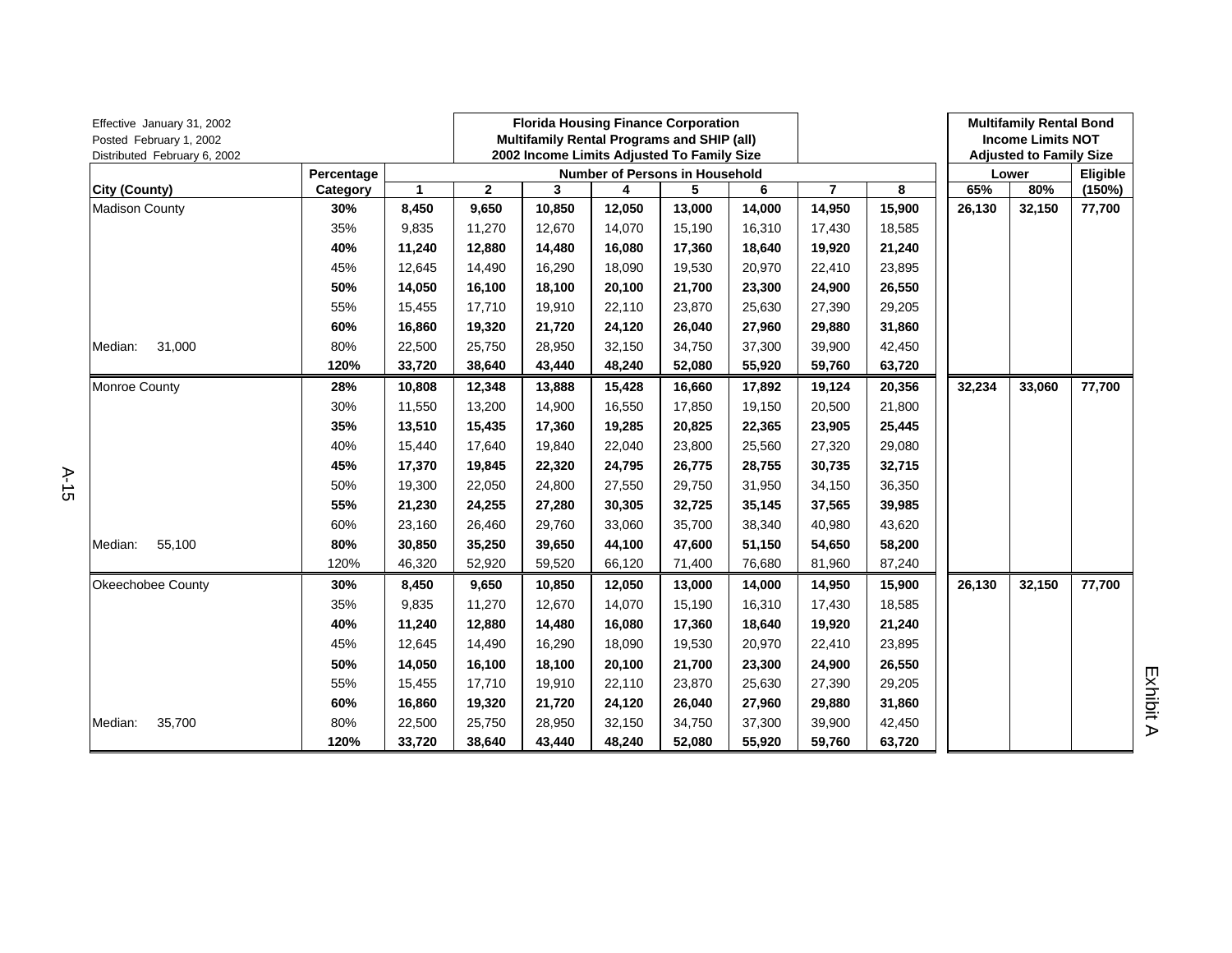| Effective January 31, 2002<br>Posted February 1, 2002<br>Distributed February 6, 2002 |            |              |              | <b>Florida Housing Finance Corporation</b><br>Multifamily Rental Programs and SHIP (all)<br>2002 Income Limits Adjusted To Family Size |          |        |        |                | <b>Multifamily Rental Bond</b><br><b>Income Limits NOT</b><br><b>Adjusted to Family Size</b> |        |        |        |
|---------------------------------------------------------------------------------------|------------|--------------|--------------|----------------------------------------------------------------------------------------------------------------------------------------|----------|--------|--------|----------------|----------------------------------------------------------------------------------------------|--------|--------|--------|
|                                                                                       | Percentage |              |              | Lower                                                                                                                                  | Eligible |        |        |                |                                                                                              |        |        |        |
| City (County)                                                                         | Category   | $\mathbf{1}$ | $\mathbf{2}$ | 3                                                                                                                                      | 4        | 5      | 6      | $\overline{7}$ | 8                                                                                            | 65%    | 80%    | (150%) |
| Putnam County                                                                         | 30%        | 8,450        | 9,650        | 10,850                                                                                                                                 | 12,050   | 13,000 | 14,000 | 14,950         | 15,900                                                                                       | 26,130 | 32,150 | 77,700 |
|                                                                                       | 35%        | 9,835        | 11,270       | 12,670                                                                                                                                 | 14,070   | 15,190 | 16,310 | 17,430         | 18,585                                                                                       |        |        |        |
|                                                                                       | 40%        | 11,240       | 12,880       | 14,480                                                                                                                                 | 16,080   | 17,360 | 18,640 | 19,920         | 21,240                                                                                       |        |        |        |
|                                                                                       | 45%        | 12,645       | 14,490       | 16,290                                                                                                                                 | 18,090   | 19,530 | 20,970 | 22,410         | 23,895                                                                                       |        |        |        |
|                                                                                       | 50%        | 14,050       | 16,100       | 18,100                                                                                                                                 | 20.100   | 21,700 | 23,300 | 24,900         | 26,550                                                                                       |        |        |        |
|                                                                                       | 55%        | 15,455       | 17,710       | 19,910                                                                                                                                 | 22,110   | 23,870 | 25,630 | 27,390         | 29,205                                                                                       |        |        |        |
|                                                                                       | 60%        | 16,860       | 19,320       | 21,720                                                                                                                                 | 24,120   | 26,040 | 27,960 | 29,880         | 31,860                                                                                       |        |        |        |
| 36,300<br>Median:                                                                     | 80%        | 22,500       | 25,750       | 28,950                                                                                                                                 | 32,150   | 34,750 | 37,300 | 39,900         | 42,450                                                                                       |        |        |        |
|                                                                                       | 120%       | 33,720       | 38,640       | 43,440                                                                                                                                 | 48,240   | 52,080 | 55,920 | 59,760         | 63,720                                                                                       |        |        |        |
| <b>Sumter County</b>                                                                  | 30%        | 9,050        | 10,350       | 11,650                                                                                                                                 | 12,950   | 13,950 | 15,000 | 16,050         | 17,050                                                                                       | 28,015 | 34,500 | 77,700 |
|                                                                                       | 35%        | 10,570       | 12,075       | 13,580                                                                                                                                 | 15,085   | 16,275 | 17,500 | 18,690         | 19,915                                                                                       |        |        |        |
|                                                                                       | 40%        | 12,080       | 13,800       | 15,520                                                                                                                                 | 17,240   | 18,600 | 20,000 | 21,360         | 22,760                                                                                       |        |        |        |
|                                                                                       | 45%        | 13,590       | 15,525       | 17,460                                                                                                                                 | 19,395   | 20,925 | 22,500 | 24,030         | 25,605                                                                                       |        |        |        |
|                                                                                       | 50%        | 15,100       | 17,250       | 19,400                                                                                                                                 | 21,550   | 23,250 | 25,000 | 26,700         | 28,450                                                                                       |        |        |        |
|                                                                                       | 55%        | 16,610       | 18,975       | 21,340                                                                                                                                 | 23,705   | 25,575 | 27,500 | 29,370         | 31,295                                                                                       |        |        |        |
|                                                                                       | 60%        | 18,120       | 20,700       | 23,280                                                                                                                                 | 25,860   | 27,900 | 30,000 | 32,040         | 34,140                                                                                       |        |        |        |
| 43,100<br>Median:                                                                     | 80%        | 24,150       | 27,600       | 31,050                                                                                                                                 | 34,500   | 37,250 | 40,000 | 42,750         | 45,500                                                                                       |        |        |        |
|                                                                                       | 120%       | 36,240       | 41,400       | 46,560                                                                                                                                 | 51,720   | 55,800 | 60,000 | 64,080         | 68,280                                                                                       |        |        |        |
| <b>Suwannee County</b>                                                                | 30%        | 8,450        | 9,650        | 10,850                                                                                                                                 | 12,050   | 13,000 | 14,000 | 14,950         | 15,900                                                                                       | 26,130 | 32,150 | 77,700 |
|                                                                                       | 35%        | 9,835        | 11,270       | 12,670                                                                                                                                 | 14,070   | 15,190 | 16,310 | 17,430         | 18,585                                                                                       |        |        |        |
|                                                                                       | 40%        | 11,240       | 12,880       | 14,480                                                                                                                                 | 16,080   | 17,360 | 18,640 | 19,920         | 21,240                                                                                       |        |        |        |
|                                                                                       | 45%        | 12,645       | 14,490       | 16,290                                                                                                                                 | 18,090   | 19,530 | 20,970 | 22,410         | 23,895                                                                                       |        |        |        |
|                                                                                       | 50%        | 14,050       | 16,100       | 18,100                                                                                                                                 | 20,100   | 21,700 | 23,300 | 24,900         | 26,550                                                                                       |        |        |        |
|                                                                                       | 55%        | 15,455       | 17,710       | 19,910                                                                                                                                 | 22,110   | 23,870 | 25,630 | 27,390         | 29,205                                                                                       |        |        |        |
|                                                                                       | 60%        | 16,860       | 19,320       | 21,720                                                                                                                                 | 24,120   | 26,040 | 27,960 | 29,880         | 31,860                                                                                       |        |        |        |
| Median:<br>35,300                                                                     | 80%        | 22,500       | 25,750       | 28,950                                                                                                                                 | 32,150   | 34,750 | 37,300 | 39,900         | 42,450                                                                                       |        |        |        |
|                                                                                       | 120%       | 33,720       | 38,640       | 43,440                                                                                                                                 | 48,240   | 52,080 | 55,920 | 59,760         | 63,720                                                                                       |        |        |        |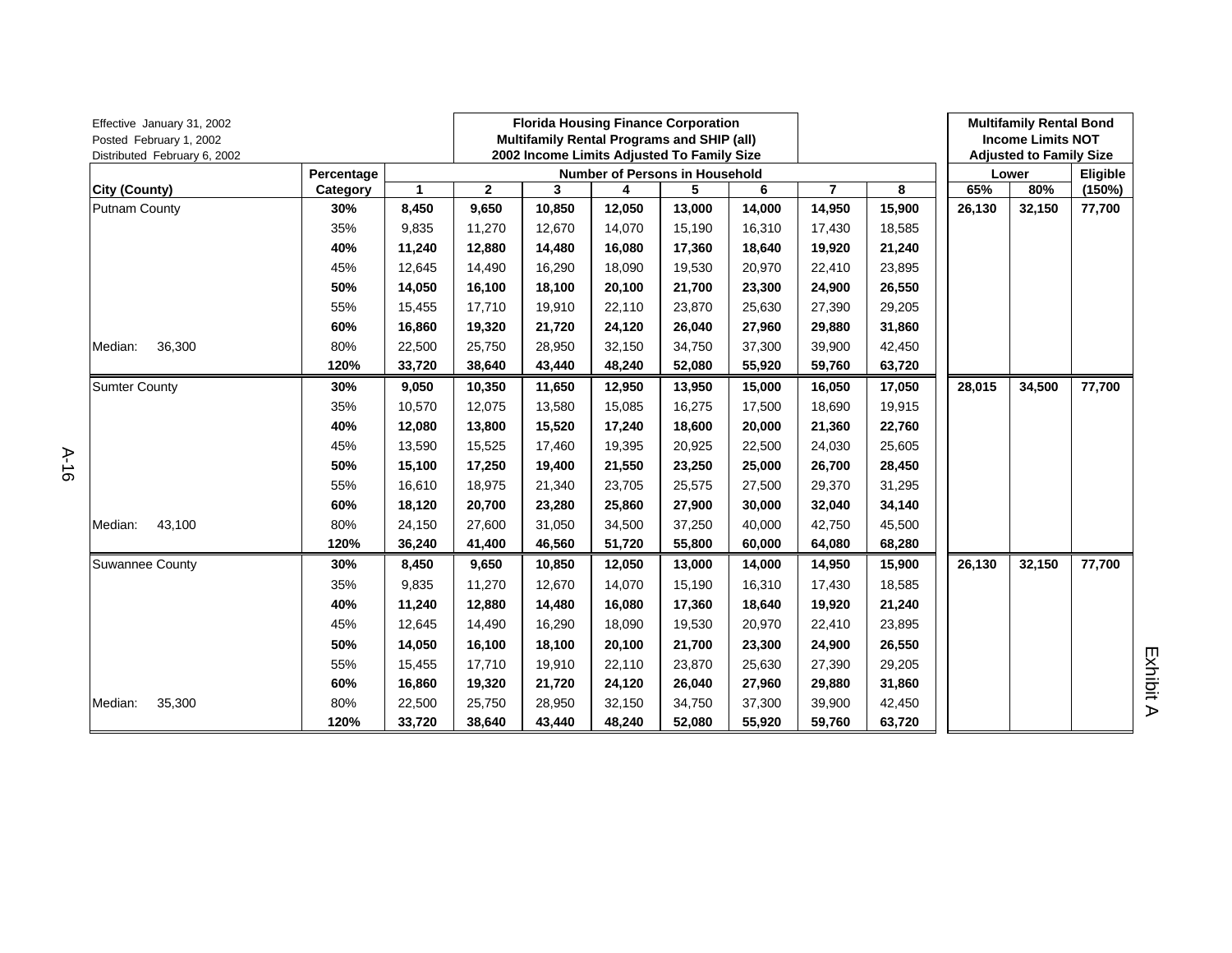| Effective January 31, 2002<br>Posted February 1, 2002<br>Distributed February 6, 2002 |            | <b>Florida Housing Finance Corporation</b><br>Multifamily Rental Programs and SHIP (all)<br>2002 Income Limits Adjusted To Family Size |              |        |        |        |        |                | <b>Multifamily Rental Bond</b><br><b>Income Limits NOT</b><br><b>Adjusted to Family Size</b> |        |        |        |  |
|---------------------------------------------------------------------------------------|------------|----------------------------------------------------------------------------------------------------------------------------------------|--------------|--------|--------|--------|--------|----------------|----------------------------------------------------------------------------------------------|--------|--------|--------|--|
|                                                                                       | Percentage | <b>Number of Persons in Household</b>                                                                                                  |              |        |        |        |        |                |                                                                                              |        | Lower  |        |  |
| City (County)                                                                         | Category   | $\mathbf{1}$                                                                                                                           | $\mathbf{2}$ | 3      | 4      | 5      | 6      | $\overline{7}$ | 8                                                                                            | 65%    | 80%    | (150%) |  |
| <b>Taylor County</b>                                                                  | 30%        | 8,450                                                                                                                                  | 9,650        | 10,850 | 12,050 | 13,000 | 14,000 | 14,950         | 15,900                                                                                       | 26,130 | 32,150 | 77,700 |  |
|                                                                                       | 35%        | 9,835                                                                                                                                  | 11,270       | 12,670 | 14,070 | 15,190 | 16,310 | 17,430         | 18,585                                                                                       |        |        |        |  |
|                                                                                       | 40%        | 11,240                                                                                                                                 | 12,880       | 14,480 | 16,080 | 17,360 | 18,640 | 19,920         | 21,240                                                                                       |        |        |        |  |
|                                                                                       | 45%        | 12,645                                                                                                                                 | 14,490       | 16,290 | 18,090 | 19,530 | 20,970 | 22,410         | 23,895                                                                                       |        |        |        |  |
|                                                                                       | 50%        | 14,050                                                                                                                                 | 16,100       | 18,100 | 20,100 | 21,700 | 23,300 | 24,900         | 26,550                                                                                       |        |        |        |  |
|                                                                                       | 55%        | 15,455                                                                                                                                 | 17,710       | 19,910 | 22,110 | 23,870 | 25,630 | 27,390         | 29,205                                                                                       |        |        |        |  |
|                                                                                       | 60%        | 16,860                                                                                                                                 | 19,320       | 21,720 | 24,120 | 26,040 | 27,960 | 29,880         | 31,860                                                                                       |        |        |        |  |
| 36,700<br>Median:                                                                     | 80%        | 22,500                                                                                                                                 | 25,750       | 28,950 | 32,150 | 34,750 | 37,300 | 39,900         | 42,450                                                                                       |        |        |        |  |
|                                                                                       | 120%       | 33,720                                                                                                                                 | 38,640       | 43,440 | 48,240 | 52,080 | 55,920 | 59,760         | 63,720                                                                                       |        |        |        |  |
| <b>Union County</b>                                                                   | 30%        | 9,450                                                                                                                                  | 10,800       | 12,100 | 13,450 | 14,550 | 15,650 | 16,700         | 17,800                                                                                       | 29,185 | 35,900 | 77,700 |  |
|                                                                                       | 35%        | 10,990                                                                                                                                 | 12,565       | 14,140 | 15,715 | 16,975 | 18,235 | 19,495         | 20,755                                                                                       |        |        |        |  |
|                                                                                       | 40%        | 12,560                                                                                                                                 | 14,360       | 16,160 | 17,960 | 19,400 | 20,840 | 22,280         | 23,720                                                                                       |        |        |        |  |
|                                                                                       | 45%        | 14,130                                                                                                                                 | 16,155       | 18,180 | 20,205 | 21,825 | 23,445 | 25,065         | 26,685                                                                                       |        |        |        |  |
|                                                                                       | 50%        | 15,700                                                                                                                                 | 17,950       | 20,200 | 22,450 | 24,250 | 26,050 | 27,850         | 29,650                                                                                       |        |        |        |  |
|                                                                                       | 55%        | 17,270                                                                                                                                 | 19,745       | 22,220 | 24,695 | 26,675 | 28,655 | 30,635         | 32,615                                                                                       |        |        |        |  |
|                                                                                       | 60%        | 18,840                                                                                                                                 | 21,540       | 24,240 | 26,940 | 29,100 | 31,260 | 33,420         | 35,580                                                                                       |        |        |        |  |
| 44,900<br>Median:                                                                     | 80%        | 25,150                                                                                                                                 | 28,750       | 32,350 | 35,900 | 38,800 | 41,650 | 44,550         | 47,400                                                                                       |        |        |        |  |
|                                                                                       | 120%       | 37,680                                                                                                                                 | 43,080       | 48,480 | 53,880 | 58,200 | 62,520 | 66,840         | 71,160                                                                                       |        |        |        |  |
| <b>Wakulla County</b>                                                                 | 30%        | 10,000                                                                                                                                 | 11,400       | 12,850 | 14,250 | 15,400 | 16,550 | 17,650         | 18,800                                                                                       | 30,875 | 38,000 | 77,700 |  |
|                                                                                       | 35%        | 11,655                                                                                                                                 | 13,300       | 14,980 | 16,625 | 17,955 | 19,285 | 20,615         | 21,945                                                                                       |        |        |        |  |
|                                                                                       | 40%        | 13,320                                                                                                                                 | 15,200       | 17,120 | 19,000 | 20,520 | 22,040 | 23,560         | 25,080                                                                                       |        |        |        |  |
|                                                                                       | 45%        | 14,985                                                                                                                                 | 17,100       | 19,260 | 21,375 | 23,085 | 24,795 | 26,505         | 28,215                                                                                       |        |        |        |  |
|                                                                                       | 50%        | 16,650                                                                                                                                 | 19,000       | 21,400 | 23,750 | 25,650 | 27,550 | 29,450         | 31,350                                                                                       |        |        |        |  |
|                                                                                       | 55%        | 18,315                                                                                                                                 | 20,900       | 23,540 | 26,125 | 28,215 | 30,305 | 32,395         | 34,485                                                                                       |        |        |        |  |
|                                                                                       | 60%        | 19,980                                                                                                                                 | 22,800       | 25,680 | 28,500 | 30,780 | 33,060 | 35,340         | 37,620                                                                                       |        |        |        |  |
| Median:<br>47,500                                                                     | 80%        | 26,600                                                                                                                                 | 30,400       | 34,200 | 38,000 | 41,050 | 44,100 | 47,100         | 50,150                                                                                       |        |        |        |  |
|                                                                                       | 120%       | 39,960                                                                                                                                 | 45,600       | 51,360 | 57,000 | 61,560 | 66,120 | 70,680         | 75,240                                                                                       |        |        |        |  |